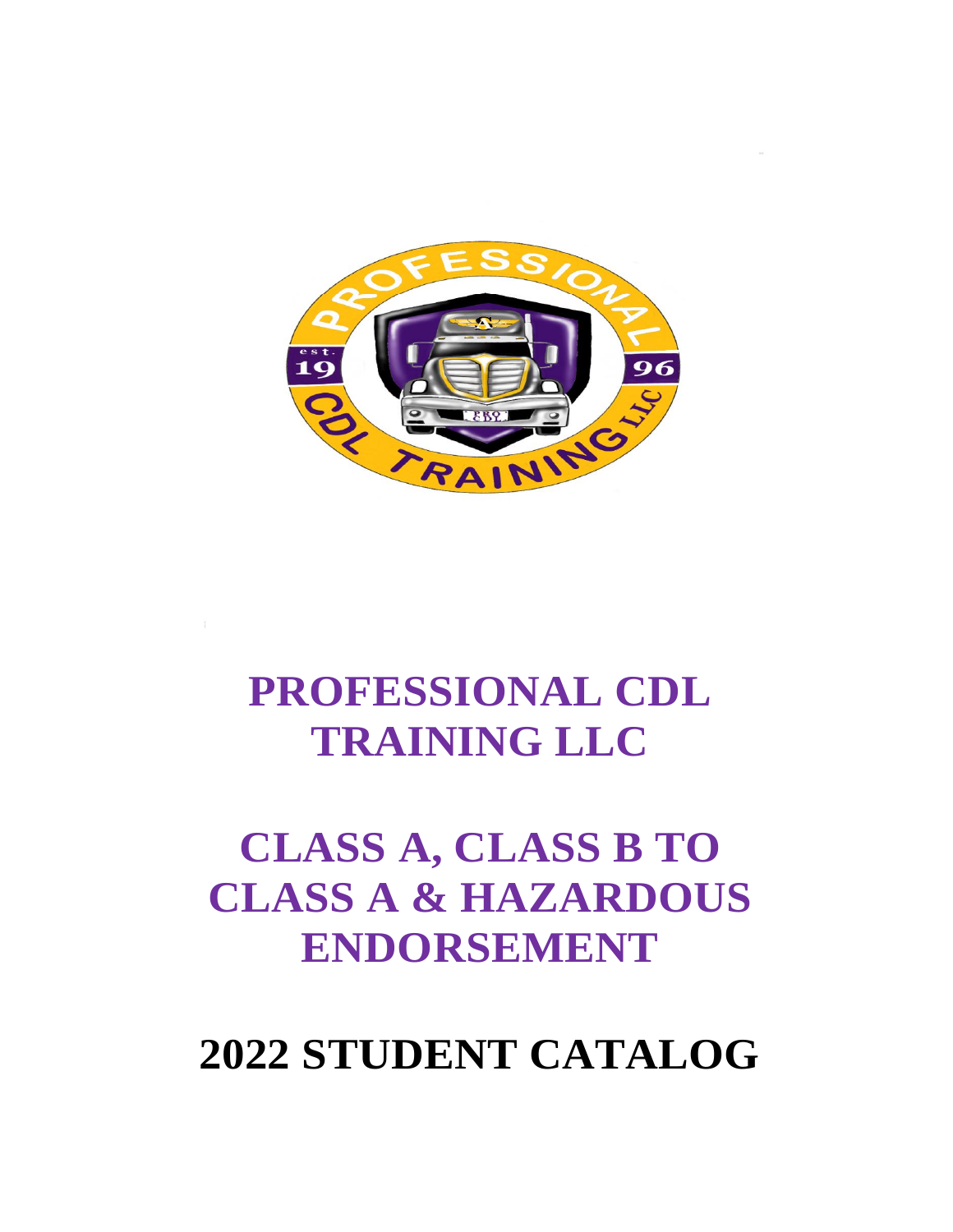

# Table of Contents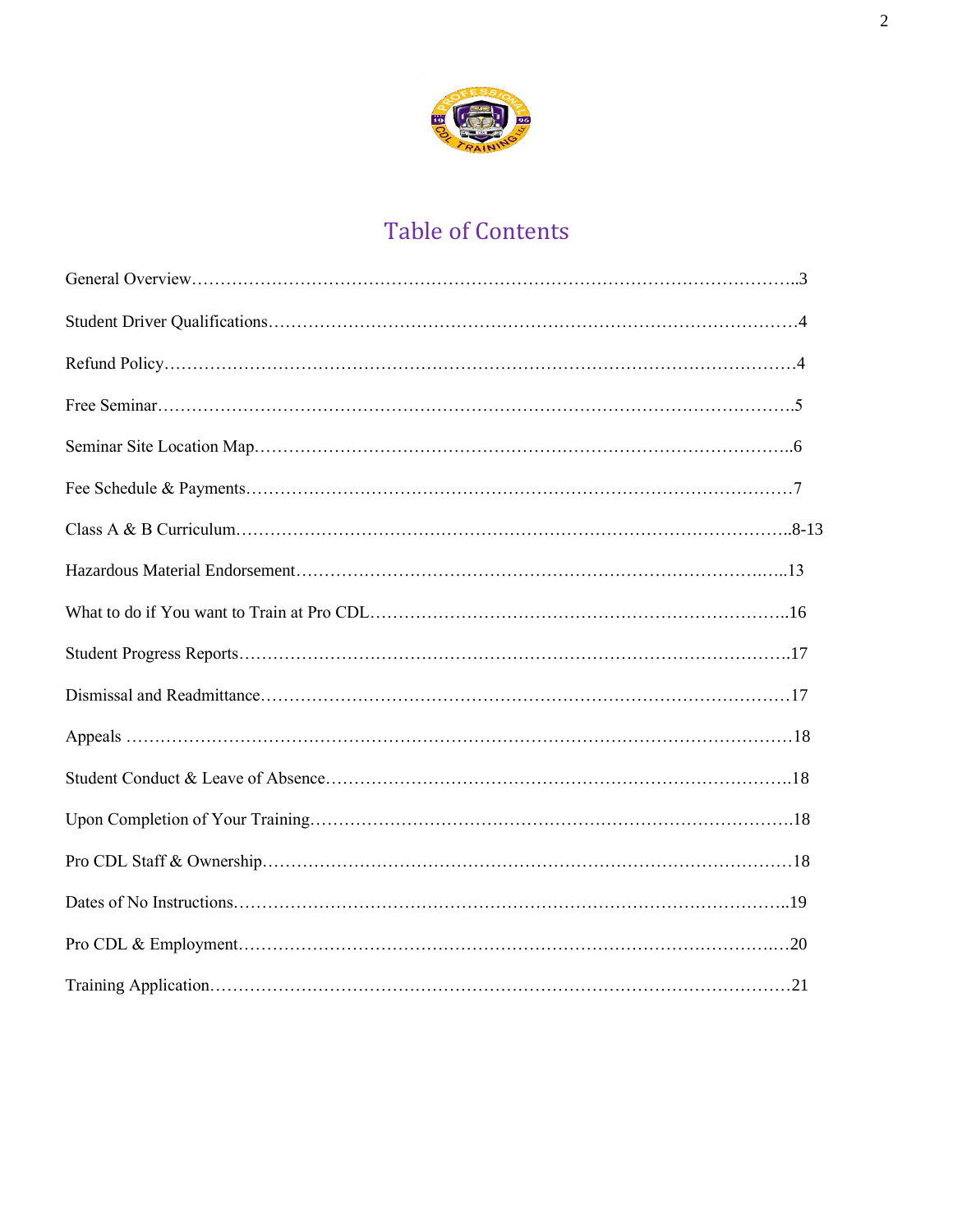# PROFESSIONAL CDL TRAINING LLC

TRAINING FACILITIES MILWAUKEE'S NORTHRIDGE AREA

#### MAILING ADDRESS: P.O.BOX 18690 MILWAUKEE, WI 53218-0690

Registration Information :414-218-0093- Administration: 414-463-2955 *PRO CDL Where Professionalism Begins With Attitude*

#### *MISSION STATEMENT*

Produce well‐trained entry‐level truck drivers who can move into gainful employment in their respective fields upon completion of our short term and long-term training objectives.

#### *LEARN TO DRIVE A COMMERCIAL VEHICLE BY THE HOUR!!*

Many people wanting to learn to drive commercial vehicles, including *Over The Road* tractor trailers often find it difficult to find the time to *sign up for a 2,3,4 or 5-week* course. For this reason, *PRO CDL* has developed an hourly training program, designed to fit the needs of our students. There are no contracts to sign and you pay only an hourly fee for your training at the end of each session. Each training session is normally scheduled for 4 hours. **The current average** *time needed to become proficient for On the Road, Backing and Pre-Trip Inspection Skills is 32- 44 hours.* Students with previous Commercial Driving or backing experience often require less time to train. Students preparing for employment with companies that offer *On the Job Training* for employees with valid CDLs often take less time to train. Students are given a written evaluation of their progress, by their instructor, following each training session. Assignments for personal practice are also given the student at that time for the purpose of reducing the need for additional hours of training. *You pay only for the training that you need.*

#### *HOURLY TRAINING AVAILABLE WEEKDAYS, EVENINGS & WEEKENDS*

If you are currently employed, share household responsibilities or just need the flexibility of training during the only times you are available, we can often help. We general schedule weekday and weekend *training for 2-3 four-hour sessions in a 7-day period (time to study in between sessions) and brush up training on the day of the test for students ready to test.*

#### **PROSPECTIVE NEW COMMERCIAL DRIVER ORIENTATION SEMINARS**

If you are interested in truck driving but uncertain as to what the industry is all about, plan to attend one of our regularly scheduled (SECOND SATURDAY OF THE MONTH), 4-hour orientations to answer your questions. Our seminars are FREE and conducted from the prospective of potential employers and will introduce you to the most common areas of driver's responsibilities and paperwork administration, expected of today's drivers. You will also learn how to compete for employment with experienced truck driver's and be given the opportunity for Advanced Certification. If interested, contact the Registration Office for details as to times and locations.

#### *ONE INSTRUCTOR PER STUDENT & 100% OF YOUR TIME IS IN THE TRUCK-BEHIND THE WHEEL (BTW)*

#### **(THEORY INSTRUCTION IS PROVIDED ONLINE)**

Our classroom is the truck. Other than theinitial vehicle *Pre-Trip, Controls and Gauges* orientation by your instructor, 100% of your time is BEHIND THE WHEEL. Unlike other systems, you and your instructor are the only ones in the truck during training. This technique isthe primary reason for the reduced times needed for training and the high level of skill achieved by our students. Your training continues only to the skill level you require, not that of a group of students. If during the first four hours of training your instructor feels that you are likely NOT to become employable as a driver in a reasonable period of time, he will inform you. You may then decide to discontinue training and pay only for the four hours training or you may decide to continue training for as long as you feel it is worth the time and money.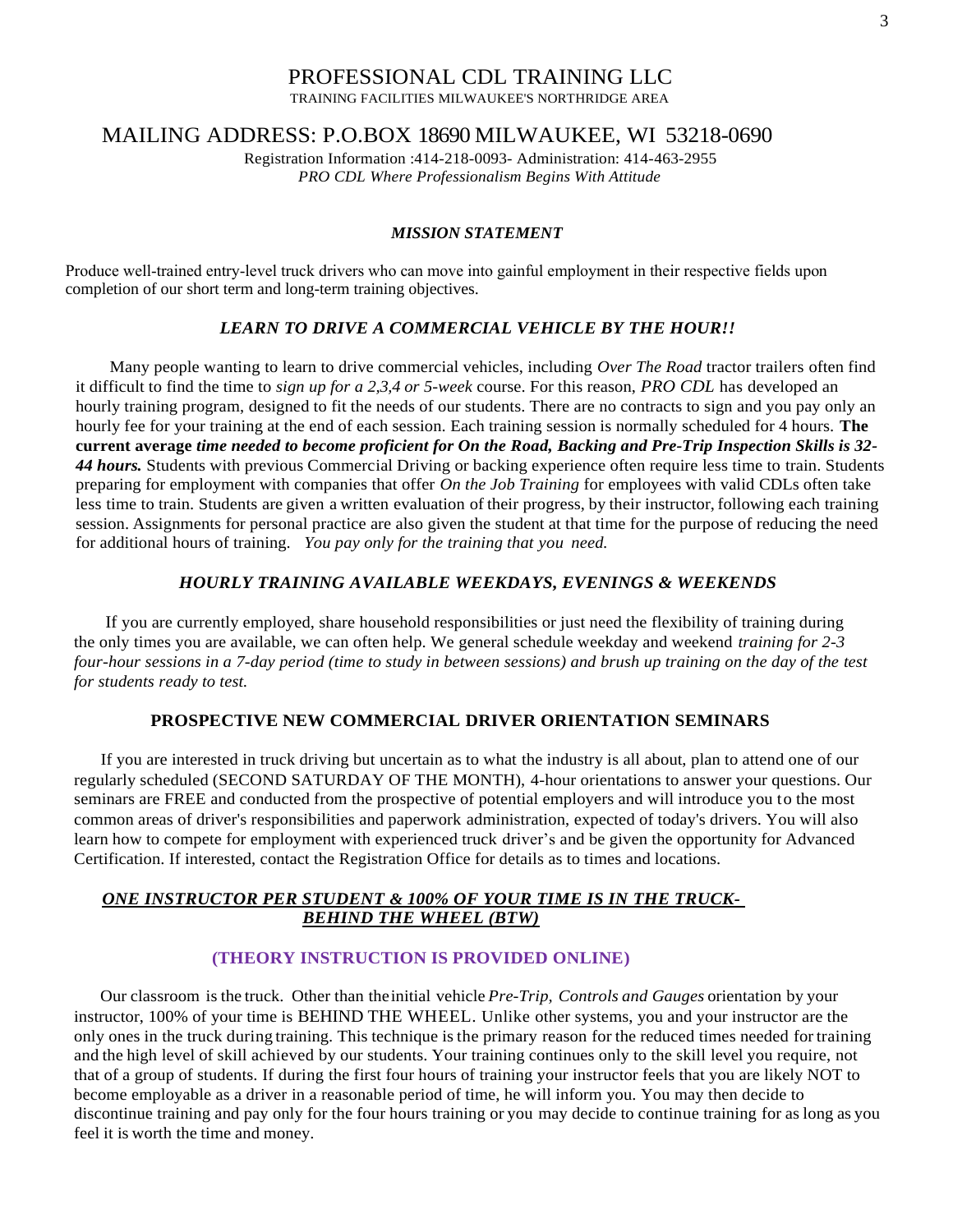#### **WE TRAIN WITH MODERN FLEET SPEC'D VEHICLES**

The power training vehicles that we use are well maintained, up to date and clean. This feature of our program ensures that the student will be familiar with current industry technology, an important point for many prospective employers. We generally have available many makes and models of vehicles for students to study during their *PreTrip* practice. The number of vehicles available is subject to seasonal activity.

#### **STUDENT DRIVER QUALIFICATIONS REQUIREMENTS**

The following requirements apply only to behind the wheel training and are not necessary for attending the *NEW DRIVER ORIENTATION SEMINARS.* With the exception of the age limitation imposed by our insurance provider, the following requirements are mandated by *the Wisconsin Department of Transportation.* In the event a student has received an exception to any of these requirements, it must be provided to PROCDL at least two business days prior to beginning driving instruction.

- *1.* Must be **18** years of age and possess a valid *Wisconsin Training Permit* for the class of training requested, including a current*Medical ExaminersCertificate that isin compliance with the Federal Motor Carrier Safety Regulations.*
- *2.* Must be able to *speak, read and converse inEnglish* well enough to understand instructions,reply to instructions and comprehend *traffic signage* & *signals.*
- *3.* Must appear for training sessions alert and well rested and not under the influence of *Alcohol or Drugs. (Legal or Illegal)*

#### *REFUND AND CANCELLATION POLICY*

In the event that a student would have prepaid tuition fees for CDL driving training, the student will receive a full refund of all money paid if the student cancels with in the *3-business day* cancellation period. Refunds will be made within *10 business days of cancellation.*

*A student, who withdraws or is dismissed after attending at least one class, but before completing 60% of the instruction in the current enrollment period, is entitled to prorate refund as follows:*

| <b>AT LEAST</b> | <b>But Less Than</b> | Refund of Tuition |
|-----------------|----------------------|-------------------|
| unit/class      | $10\%$               | 90%               |
| 10%             | 20%                  | 80%               |
| 20%             | 30%                  | 70%               |
| 30%             | 40%                  | 60%               |
| 40%             | 50%                  | 50%               |
| 50%             | 60%                  | 40%               |
| 60%             | <b>NONE</b>          | <b>NO REFUND</b>  |

#### *CONSTRUCTIVE NOTICE OF WITHDRAWAL*

*A student is considered withdrawn from the training program when a student has 2 consecutive unexcused absences from training sessions!* 

*As part of this policy, Pro CDL may retain a one-time application fee of no more than \$100. Pro CDL will make every effort to refund prepaid amounts for books, supplies and other charges if they are needed. A student will receive a refund within 40 days of the termination date.* **If** *a student withdraws after completing 60% of the instruction, The Pro CDL may refund a pro rata amount;* **If** *withdrawal is due to mitigating circumstances beyond the student 's control. A written notice of withdrawal is not required.*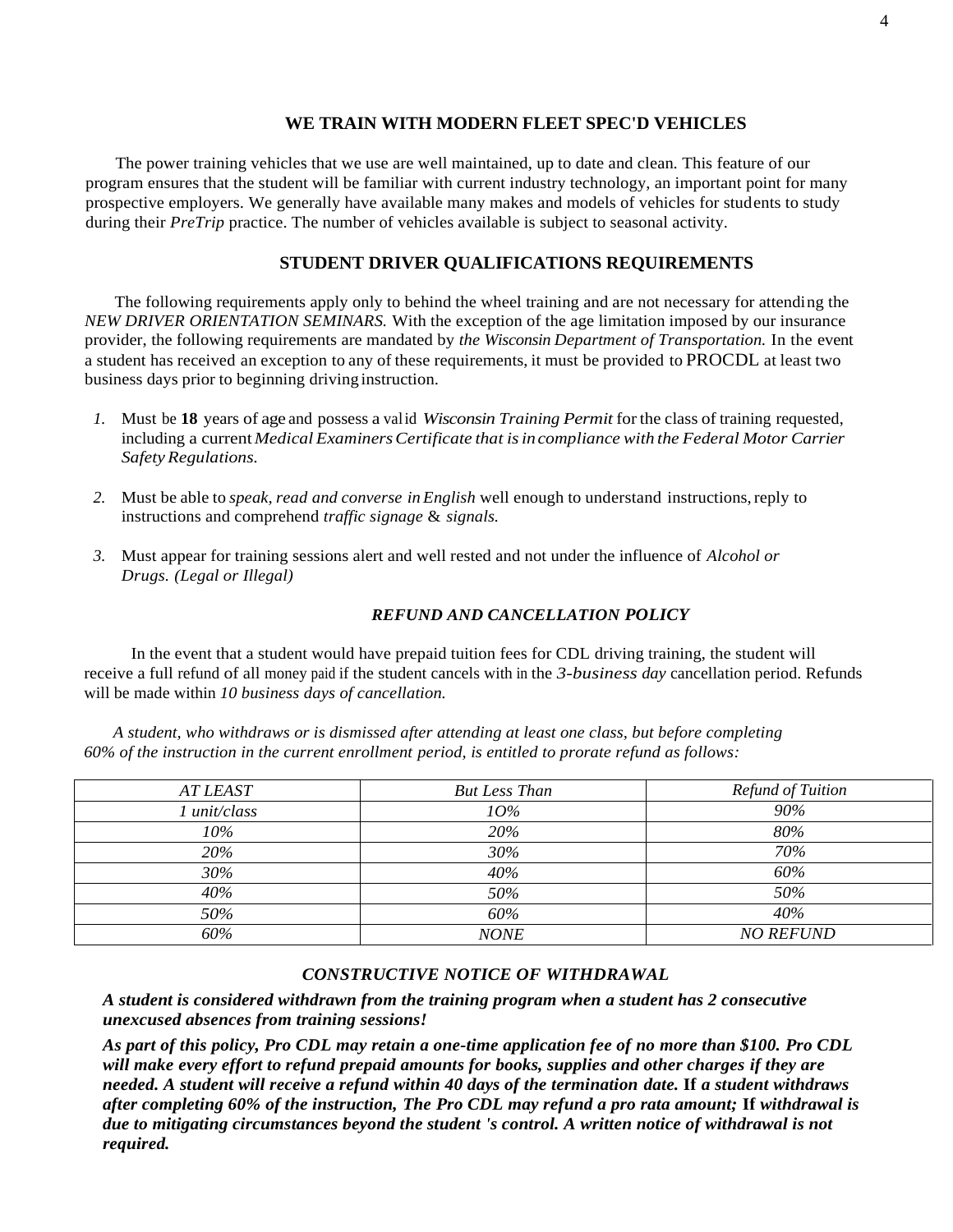#### PROFESSIONAL CDL TRAINING LLC. TRAINING FACILITIES JN MILWAUKEE'S NORTHRIDGE AREA P.O.BOX 18690 MILWAUKEE, WISCONSIN 53218 TELEPHONE (414) 218-0093 FAX (414)463-2955

*PRO CDL Presents*

# NEW TRUCK DRIVERS' EMPLOYMENT ORIENTATION SEMINARS

For individuals that will be seeking employment in the trucking industry

Seminars are normally scheduled forthe second Saturday of eachmonth, atthelocation noted onthe enclosed map. Important! You must reserve space and receive confirmation for the seminar that you wish to attend as, the dates and locations may vary.

#### SEMINARS ARE SCHEDULED ON SATURDAYS FROM 8AM TIL 12PM\*

\*Completion time of the seminar may be later than scheduled, often 1 PM, depending on the number of questions from prospective students. We remain in session until all questions are answered.

#### **THERE IS NO FEE FOR THIS ORIENTATION**

## THIS SEMINAR WILL PREPARE YOU TO LEARN ABOUT

THE TRUCKING INDUSTRY FINDING EMPLOYMENT TRIP RECORD PREPARATION VEHICLE SCALE PROCEDU RES

COMMERCIAL TRUCKING WHERE THE JOBS ARE DRIVER LOGPREPARATION WEIGHT DISTRIBUTION

PRIVATE TRUCKING PRE-TRIP INSPECTIONS LOCAL DRIVING LOGS HIGHWAY MAP READING

....and, a summary of all the things you will need to know to obtain a Commercial Driver's License, including a required presentation of the

## *MOVE OVER LAW (2001* WI ACT 15, WI. Stat. § 346.072)

#### *INATTENTIVE DRIVING (Wis. Stat. §346.89)*

And the

#### *VUNERABLE HIGHWAY USERS ACT (2013 WI Act 253)*

*Pro CDL ......*Where Professionalism Begins With Attitude!

Licensed & Certified by the Wisconsin Department of Transportation and the Educational Approval Program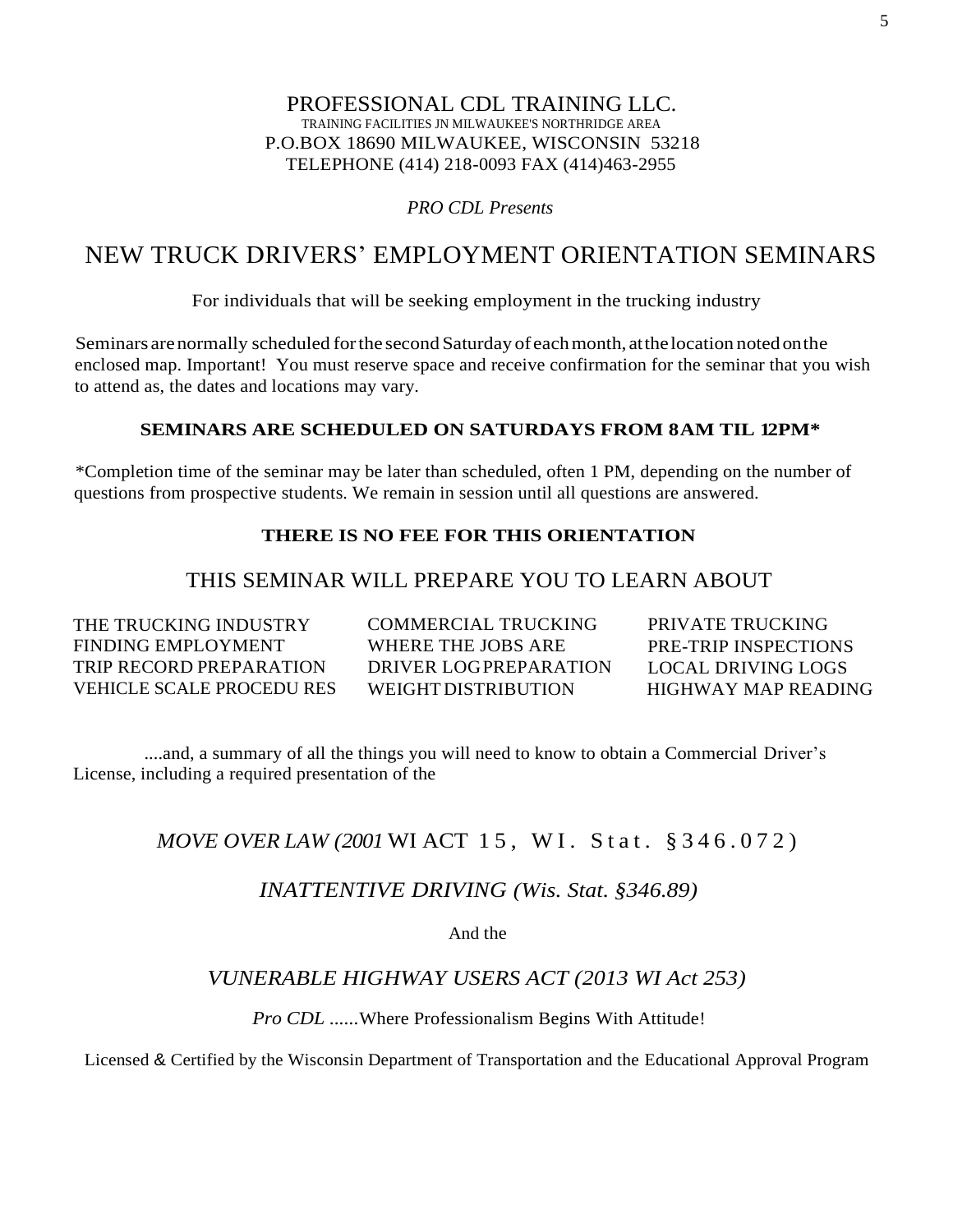

#### RADDISSON HOTEL N88 W147SO -MAIN STREET MENOMONEE FALLS, WI 53051 PHONE:(262)-251-5153 FAX:(262) 251-5156 1-800-333-3333

www.radisson.com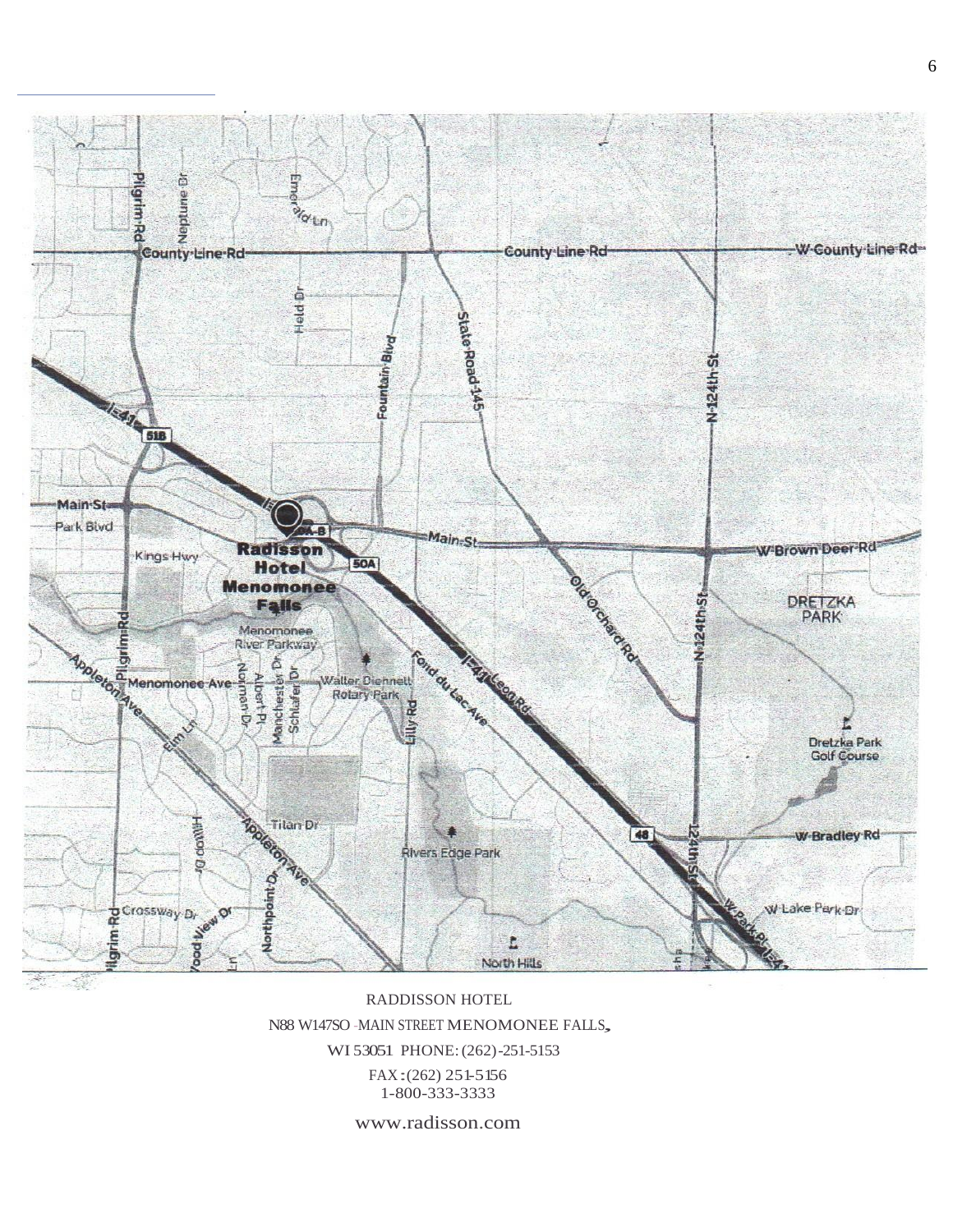#### **TRAINING FACILITIES IN MILWAUKEE'S NORTHRIDGE AREA**

MAILING ADDRESS:P.O. BOX 18690 MILWAUKEE, WISCONSIN 53218 Registration Information 414-218-0093 Administration Office 414-463-2955 Fax 414-463-2955 *Email* - *TrainMe@procdLnet*

#### **TRAINING FEE SCHEDULE AS OF JANUARY, 2022**

#### COMMERCIAL DRIVERS' EMPLOYMENT SEMINAR: NO CHARGE

| CLASS (B) VEHICLES WITH AIR BRAKES & AUTOMATIC TRANSMISSION                                | \$125 Per Hour |
|--------------------------------------------------------------------------------------------|----------------|
| CLASS (A) VEHICLES: MANUAL 10SPEED TRANS, DAY CAB & 53'TRAILER                             | \$125 Per Hour |
| CLASS (A) VEHICLES: AUTOMATIC TRANSMISSION & DAY CAB & 53'TRAILER                          | \$125 Per Hour |
| CLASS (A) VEHICLES, WITH MANUAL TRANS, PROVIDED FOR ROAD TESTS                             | \$300 Per Test |
| CLASS (A) (B) VEHICLES, WITH AUTO TRANS, PROVIDED FOR ROAD TESTS                           | \$300 Per Test |
| CLASS (A) (B) & HAZMAT ONLINE THEORY                                                       | \$300 Per Seat |
| INSTRUCTORS FEES ONLY (When Training Vehicles, Fuel & Insurance Furnished By Customer) *** | \$95 Per Hour  |
| CORPORATE RATE FOR ON-THE-JOB TRAINING AT CUSTOMER FACILITY***                             | \$95 Per Hour  |
|                                                                                            |                |

#### *\*\*\*WEEKENDS - HOURLY RATES ARE SUBJECT TO TIME ½ RATES \*\*\**

FEDERAL D.O.T. PHYSICAL EXAM (If provided by *PRO CDL.* Student may use own clinic) \$ 220 Per Exam\*\* \*\*INCLUDES \$20 PROCESSING FEE NO SHOW FEE (24 Hour Cancellation Notice Required By Student. Inclement Weather Not Excepted) \$ 250 Per Day

#### *TRAINING SESSIONS ARE SCHEDULED FOR A MINIMUM OF 4 HOURS*

#### **OTHER RELATED FEES & EXPENSES**

| INSTRUCTION PERMIT FEE: PAID TO WISCONSIN DMV (Verify current cost at DMV)    | \$ 30  |
|-------------------------------------------------------------------------------|--------|
| FEE FOR ADDITIONAL ENDORSEMENT: PAID TO DMV (Verify cost with DMV)            | \$10   |
| ANNUAL FEE FOR COMMERCIAL LICENSE: PAID TODMV (Verify cost per year, renewed) | \$10   |
| WISCONSIN EXAMINERS ROAD TEST & PRE-TRIPEXAM FEE (Re-tests are charged for)   | \$150  |
| WISCONSIN PRE-TRIP INSPECTION TEST FEE ONLY - TEST VEHICLE NOT INCLUDED       | \$50   |
| HAZMAT & BACKGROUND INVESTIGATION FEE: PAID TO DMV (Verify cost at DMV)       | \$60   |
| REQUIRED FED-MED PHYSICAL EXAM & DRUG SCREEN: PAID TO PROVIDER -EST'D         | \$ 200 |

#### **BOOKS, MATERIALS & SUPPLIES**

Pro CDL will provide every student with a free copy of its own internal training manual; however, any additional materials and supplies may be purchased outside of Pro CDL. (Example – Safety Vest, Tire Bat, Tire Gauge etc.)

#### **PAYMENTS**

Pro CDL accepts cash and credit cards ONLY – No Personal Checks accepted! Cash payments are made at the end of each four-hour session while credit card payments are made prior to the four-hour training session.

#### **PLEASE NOTE!** *The above charges which are established by the State of Wisconsin and participating medical clinics, are beyond the control of* **Pro CDL and** *may change at any time*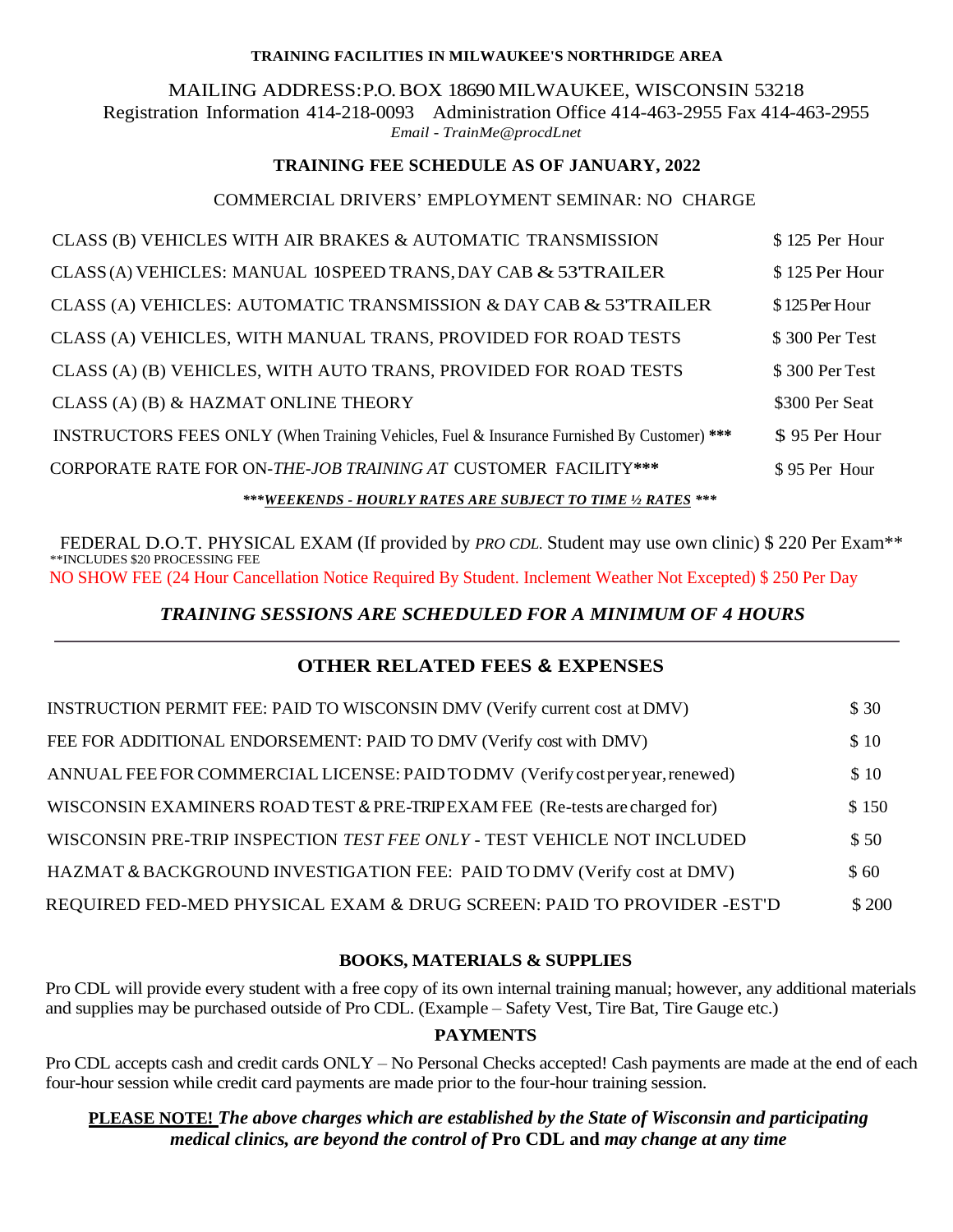# **Class A, Class B to A — CDL Training Curriculum.**

*Theory—Basic operation*. This component will cover the interaction between driver-trainees and the CMV. Driver-trainees will receive instruction in the Federal Motor Carrier Safety Regulations (FMCSRs) and will be introduced to the basic CMV instruments and controls. Driver trainees will familiarize themselves with the basic operating characteristics of a CMV. This section will also teach driver-trainees how to properly perform vehicle inspections, control the motion of CMVs under various road and traffic conditions, employ shifting and backing techniques, and properly couple and uncouple combination vehicles.

*Orientation*. This unit will introduce driver-trainees to the combination vehicle driver training curriculum and the components of a combination vehicle. Driver-trainees will learn the safety fundamentals, essential regulatory requirements (*i.e.,* overview of FMCSRs/hazardous materials (HM) regulations), and driver-trainees' responsibilities not directly related to driving. This unit will also cover the applicability of State and local laws relating to the safe operation of the CMV, stopping at weigh stations/scales, hazard awareness of vehicle size and weight limitations, low clearance areas (*e.g.,* CMV height restrictions), and bridge formulas.

*Control systems/dashboard.* This unit will introduce driver-trainees to vehicle instruments, controls, and safety components. The driver-trainees will learn to read gauges and instruments correctly and learn proper use of vehicle safety components, including safety belts and mirrors. Driver-trainees will also learn to identify, locate, and explain the function of each of the primary and secondary controls including those required for steering, accelerating, shifting, braking, and parking.

*Pre- and post-trip inspections.* This unit will stress to driver-trainees the importance of vehicle inspections and help them develop the skills necessary for conducting pre-trip, enroute, and post-trip inspections. This unit will also include instruction in a driver-trainee's personal awareness of his or her surroundings, including at truck stops and/or rest areas, and at shipper/receiver locations.

*Basic control.* This unit will introduce basic vehicular control and handling as it applies to combination vehicles. This will include instruction addressing basic combination vehicle controls in areas such as executing sharp left and right turns, centering the vehicle, and maneuvering in restricted areas, and entering and exiting the interstate or controlled highway.

*Shifting/operating transmissions.* This unit will introduce shifting patterns and procedures to driver-trainees to prepare them to safely and competently perform basic shifting maneuvers. This will include training driver-trainees to execute up and down shifting techniques on multi-speed dual range transmissions, if appropriate. The importance of increased fuel economy achieved by utilizing proper shifting techniques will also be covered.

*Backing and docking.* This unit will prepare driver-trainees to back (Straight Line, Offset, 45/90 degree, Parallel) and dock the combination vehicle safely. This unit will also cover "Get Out and Look" (GOAL), evaluation of backing/loading facilities, knowledge of backing set ups, as well as instruction in how to back with use of spotters.

*Coupling and uncoupling.* This unit will provide instruction for driver-trainees to develop the skills necessary to conduct the procedures for safe coupling and uncoupling of combination vehicle units.

*Safe operating procedures*. This component will teach the practices required for safe operation of the combination vehicle on the highway under various road, weather, and traffic conditions. Driver-trainees will be instructed in the Federal rules governing the proper use of safety restraint systems (*i.e.,* seat belts).

*Visual search.* This unit will enable driver-trainees to visually search the road for potential hazards and critical objects, including instruction on recognizing distracted pedestrians or distracted drivers. This unit will also include instruction in how to ensure a driver-trainee's personal security/general awareness in common surroundings such as truck stops and/or rest areas, and at shipper/receiver locations.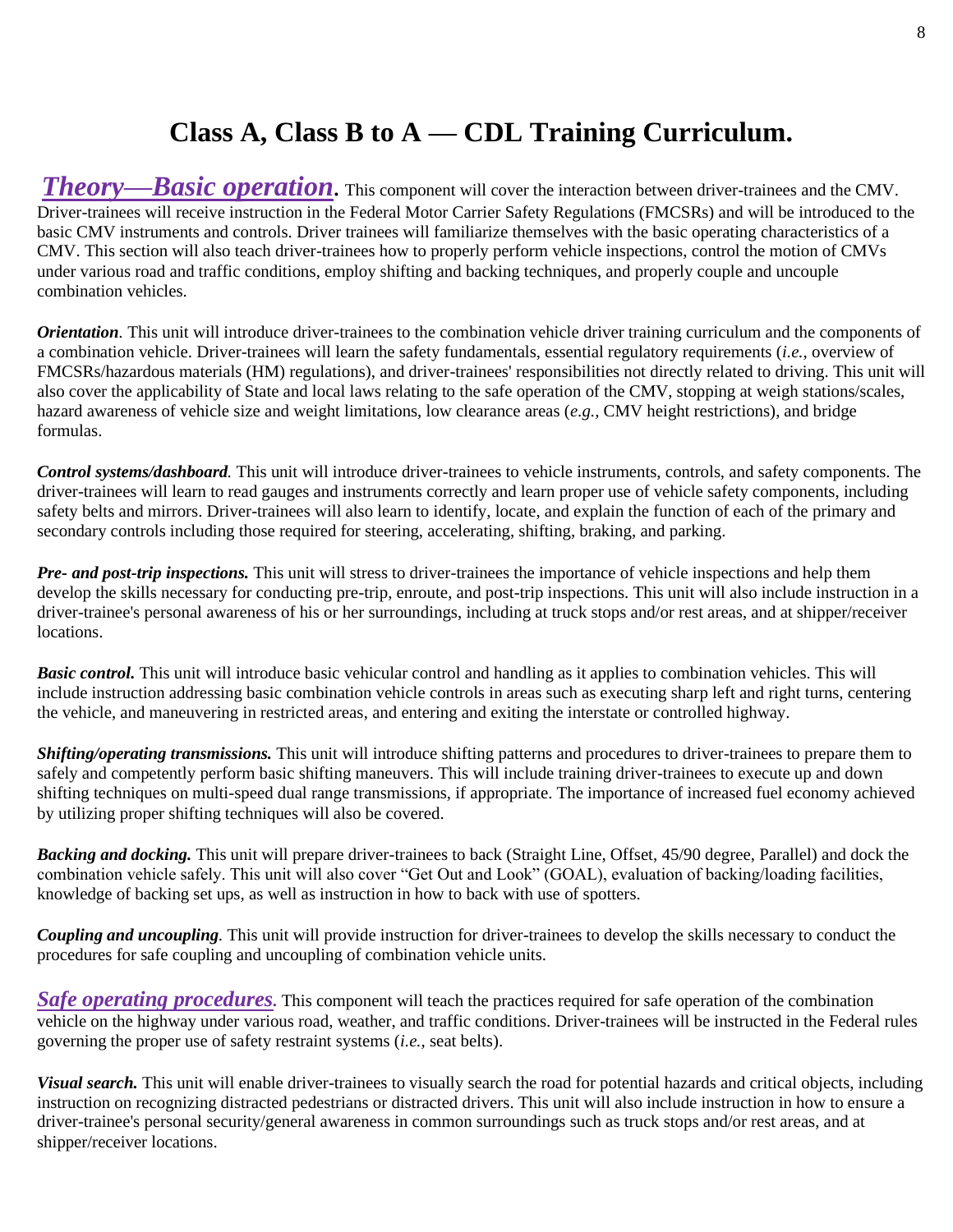*Vehicle communications.* This unit will enable driver-trainees to communicate their intentions to other road users. Drivertrainees must learn techniques for different types of communication on the road, including proper use of headlights, turn signals, four-way flashers, and horns. Instruction in proper utilization of eye contact techniques with other drivers and pedestrians will be covered in this unit.

*Speed management.* This unit will enable driver-trainees to manage speed effectively in response to various road, weather, and traffic conditions. Driver-trainees must understand that driving competency cannot compensate for excessive speed. Instruction will include methods for calibrating safe following distances under an array of conditions including traffic, weather, and CMV weight and length.

*Space management.* This unit will teach driver-trainees about the importance of managing the space surrounding the vehicle. Emphasis must be placed upon maintaining appropriate space surrounding the vehicle for safe operation under various traffic and road conditions.

*Night operation*. Driver-trainees will learn the factors affecting the safe operation of CMVs at night and in darkness, including the specific factors that require special attention on the part of the driver. Driver-trainees must be instructed in vehicle safety inspection, vision, communications, speed, and space management and proper use of lights, as needed, to deal with the special problems night driving presents.

*Extreme driving conditions.* This unit addresses the driving of CMVs under extreme conditions. Emphasis will be placed upon the factors affecting the operation of CMVs in cold, hot, and inclement weather and on steep grades and sharp curves. Drivertrainees will learn the changes in basic driving habits needed to deal with the specific problems presented by extreme driving conditions. Driver-trainees will also learn proper tire chaining procedures in this unit.

*Advanced operating practices.* This component will introduce higher-level skills that can be acquired only after the more fundamental skills and knowledge taught in the prior two components have been mastered. Driver-trainees will learn about the advanced perceptual skills necessary to recognize potential hazards and must demonstrate the procedures needed to handle a CMV when faced with a hazard.

*Hazard perception.* The unit will provide instruction in recognizing potential hazards in the driving environment in time to reduce the severity of the hazard and neutralize possible emergency situations. Driver-trainees will identify road conditions and other road users that are a potential threat to the safety of the combination vehicle and suggest appropriate adjustments. Emphasis will be placed upon hazard recognition, visual search, adequate surveillance, and response to possible emergency-producing situations encountered by CMV drivers in various traffic situations. Driver-trainees will also learn to recognize potential dangers and the safety procedures that must be utilized while driving in construction/work zones.

*Distracted driving.* Driver-trainees will be instructed in the "key" driver distraction issues, including improper cell phone use, texting, and use of in-cab technology. This includes training in the following aspects: Visual attention (keeping eyes on the road); manual control (keeping hands on the wheel); and cognitive awareness (keeping mind on the task and safe operation of the CMV).

*Emergency maneuvers/skid avoidance.* This unit will enable driver-trainees to carry out appropriate responses when faced with CMV emergencies. These will include evasive steering, emergency braking, and off-road recovery, as well as the proper response to brake failures, tire blowouts, hydroplaning, skidding, jackknifing, and rollovers. The discussion will include a review of unsafe acts and the role they play in producing or worsening hazardous situations.

*Skid control and recovery.* This unit will teach the causes of skidding and jackknifing and techniques for avoiding and recovering from them. Driver-trainees must understand the importance of maintaining directional control and bringing the CMV to a stop in the shortest possible distance while operating over a slippery surface.

*Federal/State Railroad Regulations.* Driver-trainees will learn to recognize potential dangers and appropriate safety procedures to utilize at railroad (RR)-highway grade crossings. This instruction will include an overview of Federal/State RR grade crossing regulations, RR grade crossing environments, obstructed view conditions, clearance around the tracks, and rail signs and signals.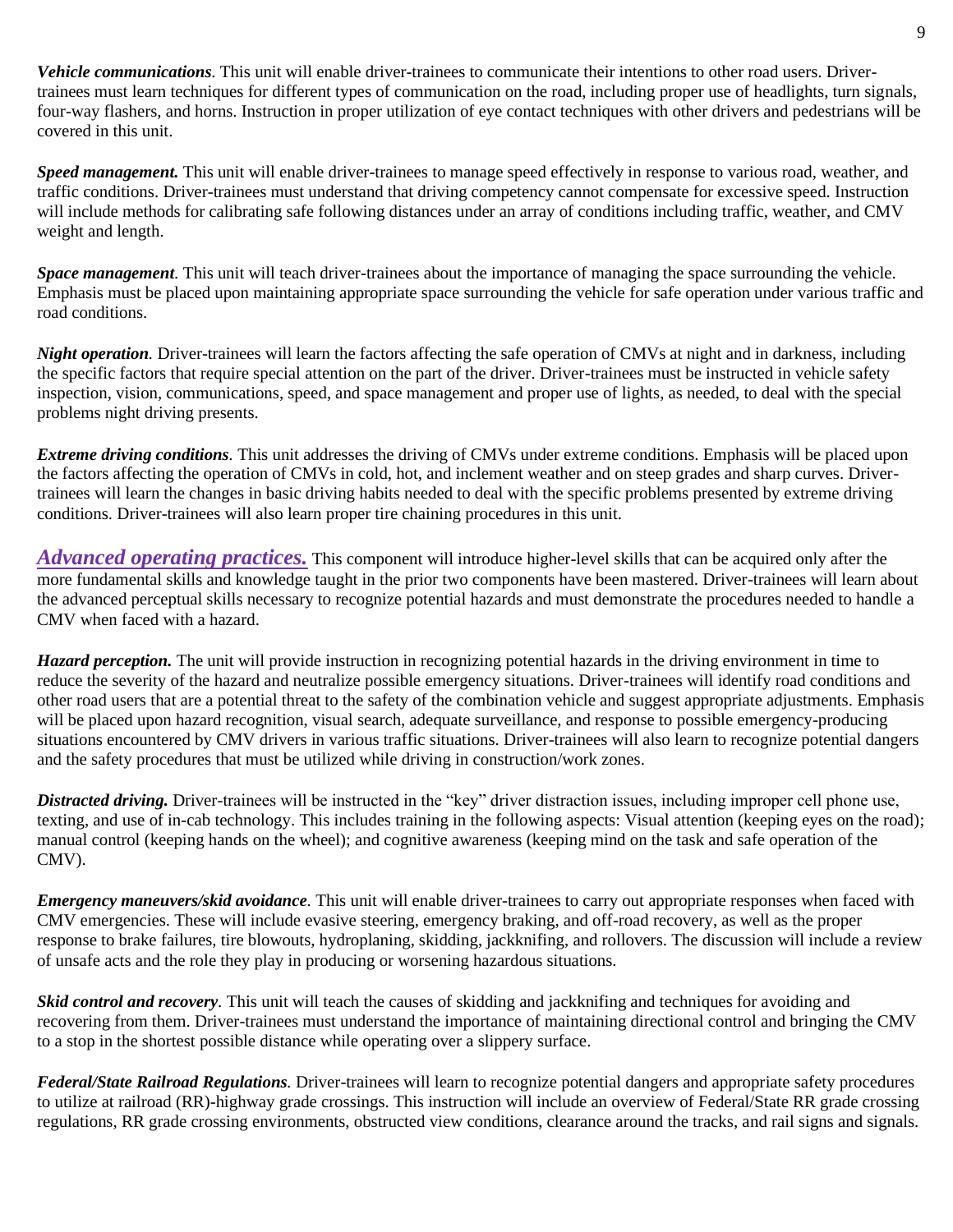*Railroad Emergency Notifications Systems.* Railroads have personnel available ("Emergency Notification Systems") to receive notification of any information relating to an unsafe condition at the railroad (RR)-highway grade crossings or a disabled vehicle or other obstruction blocking a railroad track at the railroad (RR)-highway grade crossing.

*Vehicle systems and reporting malfunctions*. This section will provide entry-level driver-trainees with sufficient knowledge of the combination vehicle and its systems and subsystems to ensure that they understand and respect their role in vehicle inspection, operation, and maintenance and the impact of those factors upon highway safety and operational efficiency.

*Identification and diagnosis of malfunctions, including out-of-service violations.* This unit will teach driver-trainees to identify major combination vehicle systems. The goal is to explain their function and how to check all key vehicle systems, (*e.g.,* engine, engine exhaust auxiliary systems, brakes, drive train, coupling systems, and suspension) to ensure their safe operation. Drivertrainees will be provided with a detailed description of each system, its importance to safe and efficient operation, and what is needed to keep the system in good operating condition. Driver-trainees will further learn what vehicle and driver violations are classified as out-of-service (OOS), including the ramifications and penalties for operating when subject to an OOS order.

*Maintenance*. This unit will introduce driver-trainees to the basic servicing and checking procedures for various engine and vehicle components and to help develop their ability to perform preventive maintenance and simple emergency repairs.

*Roadside Inspection Expectations*. What to expect during a standard roadside inspection conducted by authorized personnel.

*Non-vehicle activities.* This component will prepare driver-trainees to handle the responsibilities of a combination vehicle driver that do not involve actually operating the CMV.

*Handling and documenting cargo.* This unit will enable driver-trainees to understand the basic theory of cargo weight distribution, cargo securement on the vehicle, cargo covering, and techniques for safe and efficient loading/unloading. Drivertrainees will learn basic cargo security/cargo theft prevention procedures in this unit. Basic information regarding the proper handling and documentation of HM cargo will also be covered in this unit.

*Environmental compliance issues.* Driver-trainees will learn to recognize environmental hazards and issues related to the CMV and load, and made aware that city, county, State, and Federal requirements may apply to such circumstances.

*Hours of service requirements.* The purpose of this unit is to enable driver-trainees to understand that there are different hoursof-service (HOS) requirements applicable to different industries. Driver-trainees will learn all applicable HOS regulatory requirements. Driver-trainees will develop the ability to complete a Driver's Daily Log (electronic and paper), timesheet, and logbook recap, as appropriate. Driver-trainees will learn the consequences (safety, legal, and personal) of violating the HOS regulations, including the fines and penalties imposed for these types of violations.

*Fatigue and wellness awareness.* The issues and consequences of chronic and acute driver fatigue and the importance of staying alert will be covered in this unit. Driver-trainees will learn regulatory requirements regarding driver wellness and basic health maintenance that affect a driver's ability to safely operate a CMV. This unit also will address issues such as diet, exercise, personal hygiene, stress, and lifestyle changes.

*Post-crash procedures.* Driver-trainees will learn appropriate post-crash procedures, including the requirement that the driver, if possible, assess his or her physical condition immediately after the crash and notify authorities, or assign the task to other individuals at the crash scene. Driver-trainees will also learn how to protect the area; obtain emergency medical assistance; move on-road vehicles off the road in minor crashes so as to avoid subsequent crashes or injuries; engage flashers, placing triangles, and properly use a fire extinguisher, if necessary. The following topics will also be covered: Responsibilities for assisting injured parties; Good Samaritan Laws; driver legal obligations and rights, including rights and responsibilities for engaging with law enforcement personnel; and the importance of learning company policy on post-crash procedures such as getting tested for controlled substances and alcohol.

*External communications.* Driver-trainees will be instructed in the value of effective interpersonal communication techniques/skills to interact with enforcement officials. Driver-trainees will be taught the specifics of the roadside vehicle inspection process, and what to expect during this activity. Driver-trainees who are not native English speakers will be instructed in FMCSA English language proficiency requirements and the consequences for violations. Driver-trainees also will learn the implications of violating Federal and state regulations on their driving records and their employing motor carrier's records.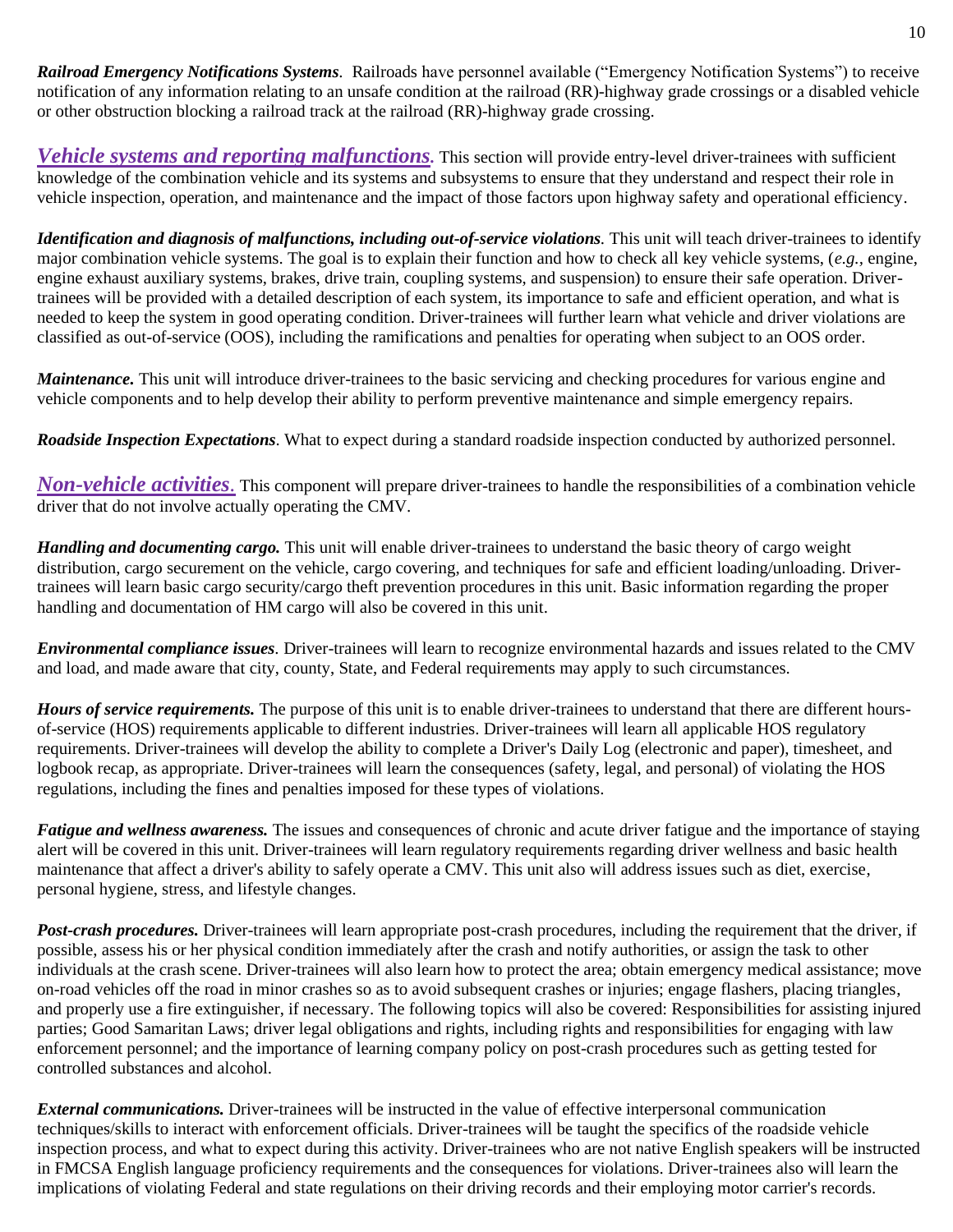*Whistleblower/coercion.* This unit will advise the driver-trainees about the right of an employee to question the safety practices of an employer without incurring the risk of losing a job or being subject to reprisals simply for stating a safety concern. Drivertrainees will be instructed in the whistleblower protection regulations in [29 CFR part 1978.](https://www.federalregister.gov/select-citation/2016/03/07/29-CFR-1978) They will also learn the procedures for reporting to FMCSA incidents of coercion from motor carriers, shippers, receivers, or transportation intermediaries.

*Trip planning.* This unit will address the importance of and requirements for planning routes and trips. This instruction will address planning the safest route, planning for rest stops, heavy traffic areas, railroad-highway grade crossing safe clearance and ground clearance (*i.e.,* "high center"), the importance of Federal and State requirements on the need for permits, and vehicle size and weight limitations. Driver-trainees will be instructed in the correct identification of restricted routes, the pros and cons of Global Positioning System (GPS)/trip routing software, and the importance of selecting fuel-efficient routes.

*Drugs/alcohol.* In this unit, driver-trainees will learn that there are a variety of rules applicable to drug and alcohol use and will receive the training required by the applicable drug and alcohol regulations, including consequences for engaging in controlled substance (including prescription drugs) and alcohol use-related conduct. The importance of avoiding use of drugs/alcohol in violation of applicable regulations will be covered in this unit.

*Medical requirements.* In this unit, driver-trainees will learn the Federal rules on medical certification, medical examination procedures, general qualifications, responsibilities, and disqualifications based on various offenses, orders, and loss of driving privileges [\(49 CFR part 391,](https://www.federalregister.gov/select-citation/2016/03/07/49-CFR-391) subparts B and E).

*Inspection Locations*. This unit will cover conducting pre-trip and post-trip inspections, including appropriate inspection locations. Instruction will also cover enroute vehicle inspections.

*Behind-the Wheel (BTW) Range*. This unit will consist of driving exercises related to basic vehicle control skills and mastery of basic maneuvers necessary to operate the vehicle safely. Activities in this unit will take place on a driving range as defined in § 380.605.

*Vehicle inspection pre-trip/enroute/post-trip.* Driver-trainees must demonstrate proficiency in proper techniques for performing pre-trip, enroute, and post-trip inspections and making accurate notes of actual and suspected component abnormalities or malfunctions using a Driver Vehicle Inspection Report in accordance with the FMCSRs.

*Straight line backing.* Driver-trainees must demonstrate proficiency in proper techniques for performing various straight line backing maneuvers to appropriate criteria/acceptable tolerances.

*Alley dock backing (45/90 degree).* Driver-trainees must demonstrate proficiency in proper techniques for performing 45/90-degree alley dock maneuvers, to appropriate criteria/acceptable tolerances.

*Off-set backing.* Driver-trainees must demonstrate proficiency in proper techniques for performing off-set backing maneuvers to appropriate criteria/acceptable tolerances.

*Parallel parking blind side.* Driver-trainees must demonstrate proficiency in proper techniques for performing parallel parking blind side positions/maneuvers to appropriate criteria/acceptable tolerances.

*Parallel parking sight side.* Driver-trainees must demonstrate proficiency in proper techniques for performing sight side parallel parking maneuvers to appropriate criteria/acceptable tolerances.

*Coupling and uncoupling.* Driver-trainees must demonstrate proficiency in proper techniques for coupling, inspecting and uncoupling combination vehicle units, in accordance with safety requirements and approved practices.

**Public road.** The instructor must engage in active two-way communication with the driver-trainees during all active training sessions and evaluate the driving competence of the driver-trainees during all public road training. **Concepts described in paragraphs** *Hazard perception (partial demonstration)* **through** *Skid control and recovery* **of this section are discussed during public road training or simulated, but not necessarily performed.**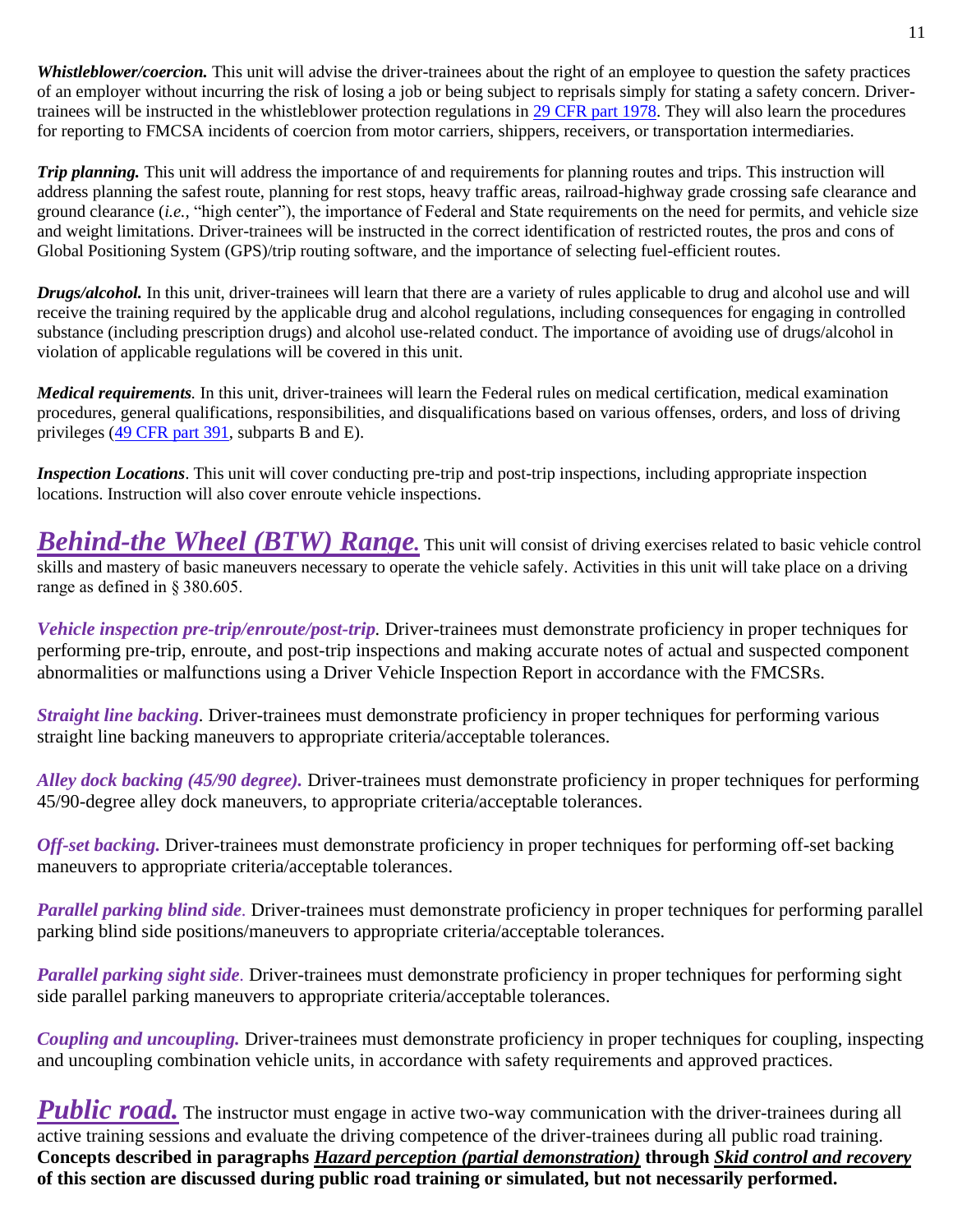*Vehicle controls including: Left turn, right turns, lane changes, curves at highway speeds*, *and entry and exit on the Interstate or Controlled Access Highway.* Driver-trainees must demonstrate proficiency in proper techniques for initiating vehicle movement, executing left and right turns, changing lanes, navigating curves at speed, and stopping the vehicle in a controlled manner.

*Shifting/transmission.* Driver-trainees must demonstrate proficiency in proper techniques for performing safe and fuel-efficient shifting and making any necessary adjustments in the process.

*Communications/signaling.* Driver-trainees must demonstrate proficiency in proper techniques for signaling intentions and effectively communicating with other drivers.

*Visual search.* Driver-trainees must demonstrate proficiency in proper techniques for visually searching the road for potential hazards and critical objects.

*Speed and space management.* Driver-trainees must demonstrate proficiency in proper habits and techniques for adjusting and maintaining vehicle speed, taking into consideration various factors such as traffic and road conditions. Driver trainees practice maintaining proper speed to keep appropriate spacing between the driver-trainee's CMV and other vehicles. Instruction must include methods for calibrating safe following distances under an array of conditions including traffic, weather, and CMV weight and length.

*Safe driver behavior.* Driver-trainees must learn and demonstrate proficiency in safe driver behavior during their operation of the CMV.

*Hours of service (HOS) requirements.* Driver-trainees must demonstrate proficiency in the basic activities required by the HOS regulations, such as completing a Driver's Daily Log (electronic and paper), timesheet, and logbook recap, as appropriate.

*Hazard perception (partial demonstration).* Driver-trainees must demonstrate their ability to recognize potential hazards in the driving environment in time to reduce the severity of the hazard and neutralize possible emergency situations. Driver-trainees must demonstrate the ability to identify road conditions and other road users that are a potential threat to the safety of the combination vehicle and suggest appropriate adjustments.

*Railroad (RR)-highway grade crossing.* (Demonstration where railroad grade crossing is available, simulated otherwise). Driver-trainees must demonstrate the ability to recognize potential dangers and to implement appropriate safety procedures when RR-highway grade crossings are reasonably available.

*Night operation.* Driver-trainees must learn how to operate a CMV safely at night. Heightened emphasis must be placed upon the factors affecting the operation of CMVs at night. Driver-trainees must learn that night driving presents specific circumstances that require heightened attention on the part of the driver. Driver-trainees must be taught special requirements for in-vehicle safety inspection, night vision, communications, speed, and space management, and proper use of lights as needed to prepare driver-trainees to deal with the special problems night driving presents. Though not required to do so, training providers are strongly encouraged to offer driver-trainees night-driving experience where feasible.

*Extreme driving conditions.* Driver-trainees must be familiar with the special risks created by, and the heightened precautions required by, driving CMVs under extreme driving conditions, such as heavy rain, high wind, high heat, high grades, fog, snow, and ice. Emphasis must be placed upon the factors affecting the operation of CMVs in cold, hot, and inclement weather and on steep grades and sharp curves. Driver-trainees must learn and demonstrate proficiency in changes in basic driving habits needed to deal with the specific challenges presented by these extreme driving conditions.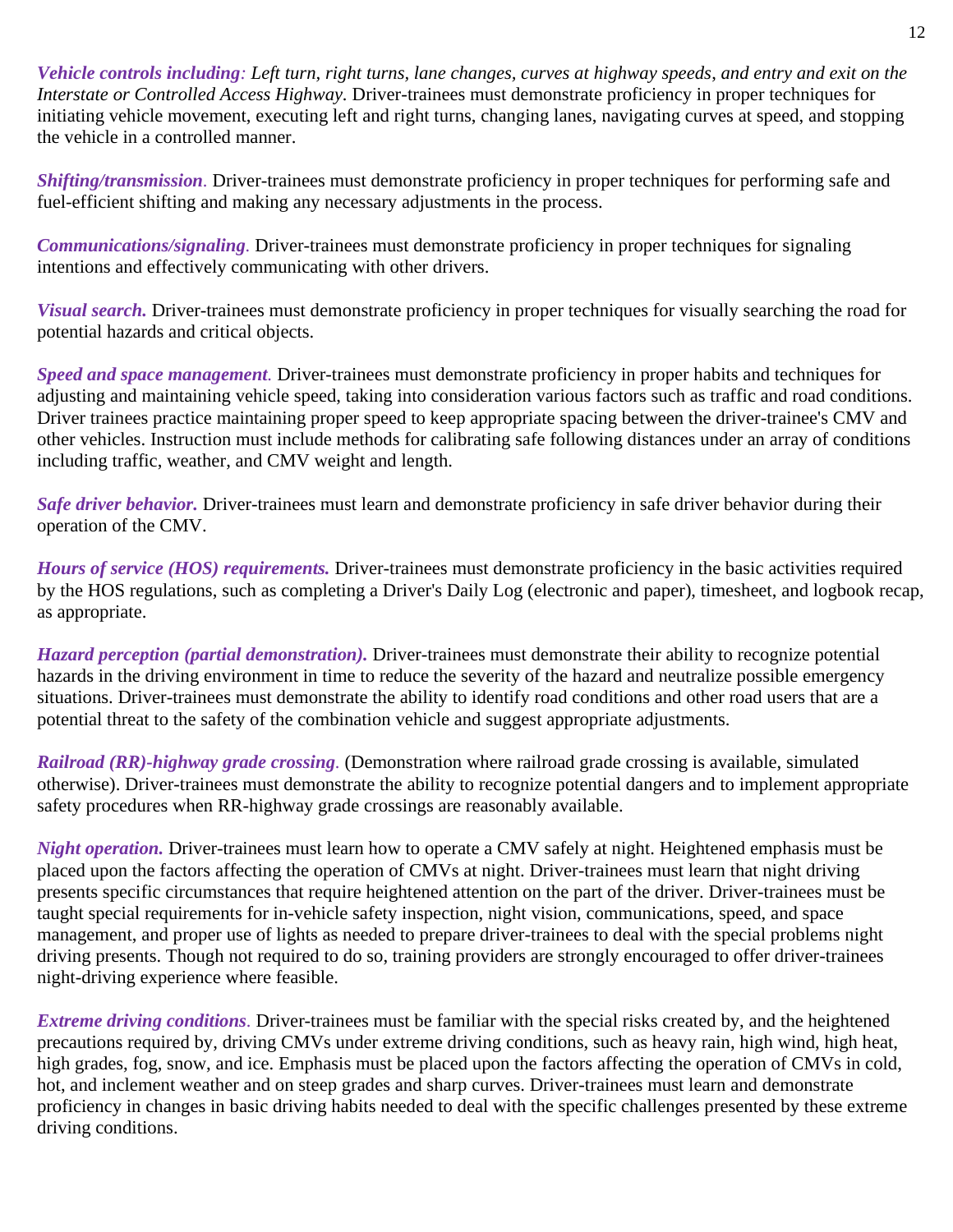*Emergency maneuvers/skid avoidance.* Driver-trainees must be familiar with proper techniques for responding to CMV emergencies, such as evasive steering, emergency braking and off-road recovery. They must also know how to prevent or respond to brake failures, tire blowouts, hydroplaning, skidding, jackknifing, and rollovers.

*Skid control and recovery.* Driver-trainees must know the causes of skidding and jackknifing and techniques for avoiding and recovering from them. Driver-trainees must know how to maintain directional control and bring the CMV to a stop in the shortest possible distance while operating over a slippery surface.

# **Hazardous Materials Endorsement - CDL Training Curriculum.**

# **Theory instruction.** This unit will consist of the following topics:

• Basic Introductory Hazardous Materials Requirements – including FNCSR requirements when hazardous materials are being hauled.

• Operational Hazardous Materials Requirements – Communication requirements including: Shipping paper requirements, marking, labeling, placarding, emergency response information, and shipper responsibilities.

• Basic competencies for transportation of hazardous materials

• Reporting Hazardous Materials Crashes and Releases – Procedures and contacts for the immediate notification related to certain hazardous materials incidents, including the proper completion and submission of hazardous materials incident report

- Tunnels and Railroad-Highway Grade Crossing Requirements
- Loading and Unloading Hazardous Materials

• The requirements for proper segregation and securement of hazardous materials, and the prohibitions on transporting certain solid and liquid poisons with foodstuff

• Hazardous Materials on Passenger Vehicles – The various requirements for vehicles transporting passengers and property, and the types and quantities of hazardous materials that can and cannot be transported in these vehicles/situations

- Bulk Packages, including cargo tanks, intermediate bulk containers, bulk cylinders, and portable tanks.
- Operating Emergency Equipment, rollover prevention, and the properties and hazards of the hazardous materials transported

• Emergency Response Procedures – Proper procedures and best practices for handling an emergency response and post-response operations, including what to do in the event of an unintended release of hazardous materials.

• Methods designed to reduce cargo tank rollovers including, but not limited to, vehicle design and performance, load effects, highway factors, and driver factors.

• Special precautions for fires, loading and unloading, operation of cargo tank motor vehicle equipment, and shutoff/shutdown equipment

- Hazards of the materials that may be and have been released and the protection of the people, property, and the environment
- Engine (Fueling) Procedures for fueling a vehicle that contains hazardous materials.
- Tire Check Checking the vehicle tires at the start of a trip and each time the vehicle is parked.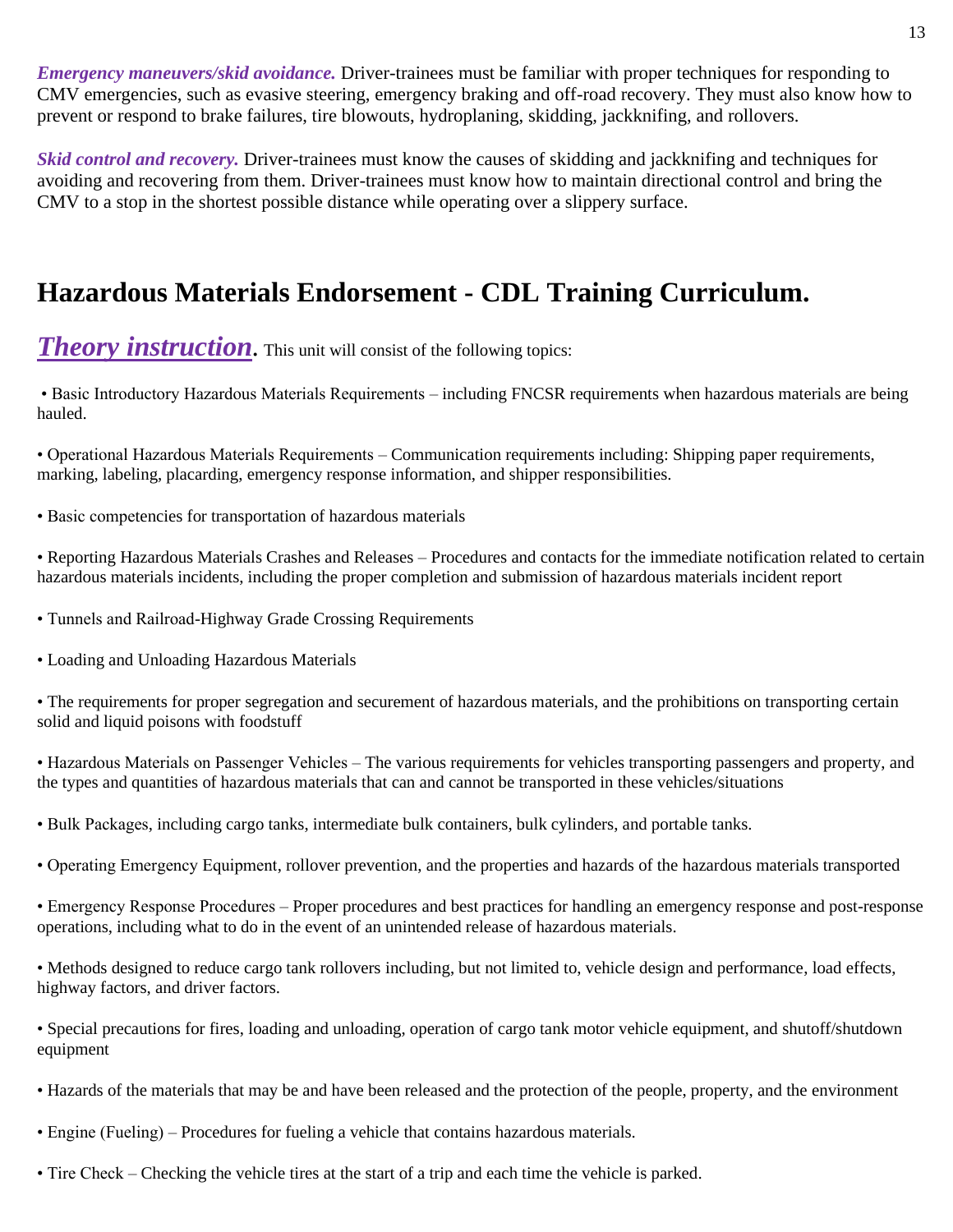• Routes and Route Planning – Proper routing procedures that drivers are required to follow for the transportation of radioactive hazardous materials

• Hazardous Materials Safety Permits (HMSP) – Procedural and operational requirement including communications, constant attendance, and parking that apply to the transportation of hazardous materials for which a Hazardous Materials Safety Permit is required.

| AVERAGE TIME SPENT IN THE CORE AREAS TO GET A CLASS A OR B CDL**                                  |                            |                               |                         |
|---------------------------------------------------------------------------------------------------|----------------------------|-------------------------------|-------------------------|
| SEMINAR/ORIENTATION -                                                                             | <b>PRE-TRIP - 4 HOURS*</b> | <b>BASIC SKILLS/BACKING -</b> | <b>ON THE ROAD -</b>    |
| <b>15 HOURS</b>                                                                                   |                            | 18 HOURS*                     | 18 HOURS*               |
| Theory-Basic operation                                                                            | Pre- and post-trip         | <b>Backing and docking</b>    | <b>Basic control</b>    |
|                                                                                                   | inspections                |                               |                         |
| <b>Orientation</b>                                                                                | <b>Control</b>             |                               | Shifting/operating      |
|                                                                                                   | systems/dashboard          |                               | transmissions           |
| <b>Extreme driving conditions</b>                                                                 | Vehicle systems and        |                               | <b>Coupling and</b>     |
|                                                                                                   | reporting malfunctions     |                               | uncoupling              |
| <b>Advanced operating practices</b>                                                               | <b>Identification and</b>  |                               | Safe operating          |
|                                                                                                   | diagnosis of malfunctions, |                               | procedures              |
|                                                                                                   | including out-of-service   |                               |                         |
|                                                                                                   | violations                 |                               |                         |
| <b>Hazard</b> perception                                                                          | Maintenance                |                               | <b>Visual search</b>    |
|                                                                                                   |                            |                               | <b>Vehicle</b>          |
| <b>Distracted driving</b>                                                                         |                            |                               | communications          |
| <b>Emergency maneuvers/skid</b>                                                                   |                            |                               | <b>Space management</b> |
| avoidance                                                                                         |                            |                               |                         |
| Skid control and recovery                                                                         |                            |                               | <b>Night operation</b>  |
| Railroad-highway grade                                                                            |                            |                               | Post-crash              |
| crossings                                                                                         |                            |                               | procedures              |
| <b>Non-vehicle activities</b>                                                                     |                            |                               | <b>External</b>         |
|                                                                                                   |                            |                               | communications          |
| <b>Handling and documenting</b>                                                                   |                            |                               | <b>Trip planning</b>    |
| cargo                                                                                             |                            |                               |                         |
| <b>Environmental compliance</b>                                                                   |                            |                               | Range                   |
| issues                                                                                            |                            |                               |                         |
| <b>Hours of service requirements</b>                                                              |                            |                               |                         |
| <b>Fatigue and wellness</b>                                                                       |                            |                               |                         |
| awareness                                                                                         |                            |                               |                         |
| Whistleblower/coercion                                                                            |                            |                               |                         |
| Drugs/alcohol                                                                                     |                            |                               |                         |
| <b>Medical requirements</b>                                                                       |                            |                               |                         |
| **The actual time spent in the area of PRE-TRIP, BACKING & ON THE ROAD TRAINING will vary by each |                            |                               |                         |
| student's specific skill level and aptitude before and during training.                           |                            |                               |                         |

#### *LEARN TO DRIVE A COMMERCIAL VEHICLE BY THE HOUR!*

As previously mentioned, each training session is normally scheduled for **4 hours**. Based on availability, students can choose a morning slot and train from 9:00 A.M.-1:00 P.M. or an afternoon slot and train from 1:00 P.M. – 5:00 P.M. **The current average** *time needed to become proficient for On the Road, Backing and Pre-Trip Inspection Skills is 32-44 hours.* Students with previous Commercial Driving or backing experience often require less time to train. Students preparing for employment with companies that offer *On the Job Training* for employees with valid CDLs often take less time to train. Students are given a written evaluation of their progress, by their instructor, following each training session. Assignments for personal practice are also given the student at that time for the purpose of reducing the need for additional hours of training. **Again,** *you pay only for the training that you need.*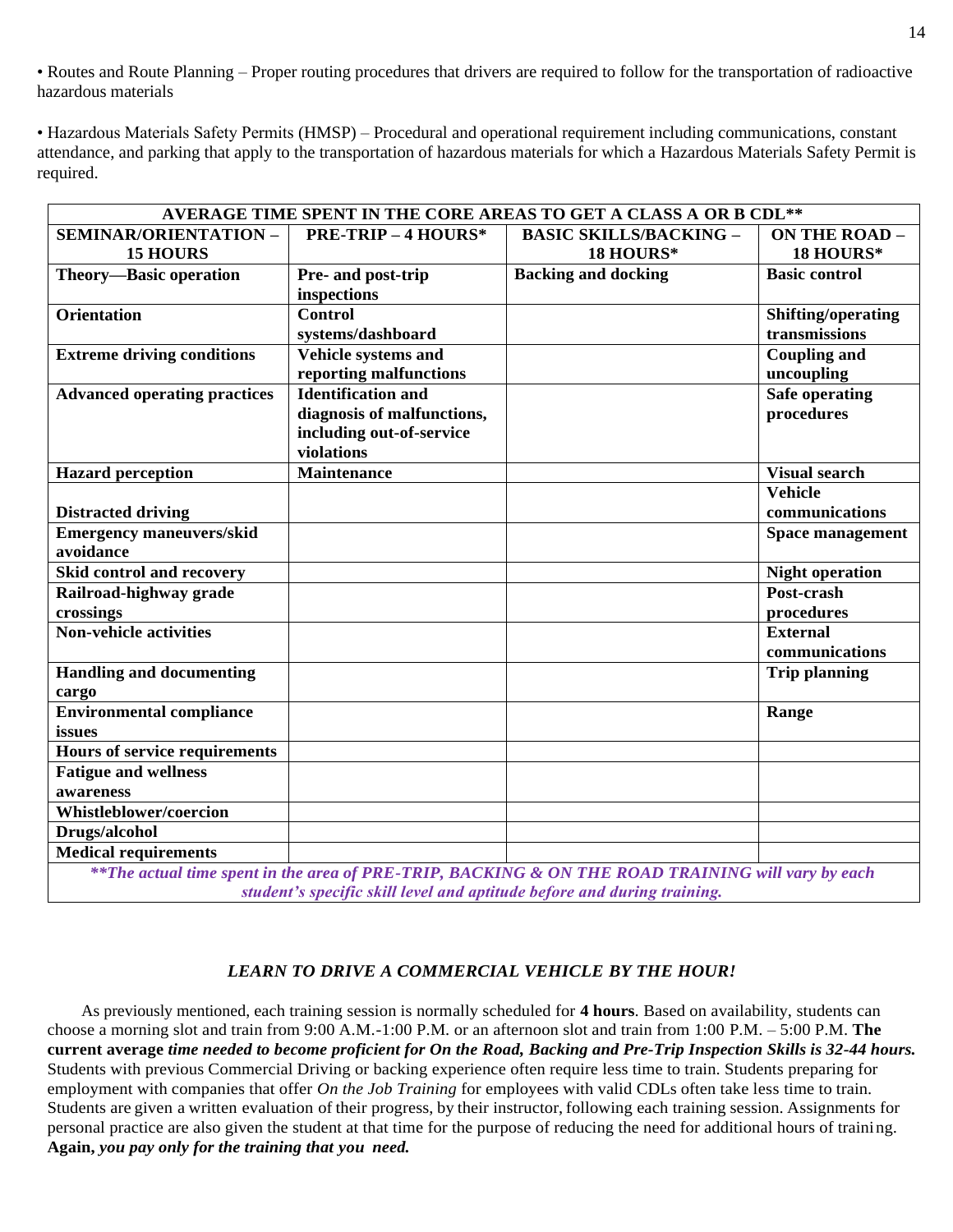#### *RECOGNITION AND PREVENTION OF HUMAN TRAFFICKING*

2019 Wisconsin Act 27 requires that any commercial driver's license (CDL) school in Wisconsin include in its *course requirements instruction in the recognition and prevention of human trafficking. The Wisconsin DOJ in consultation with the Wisconsin Technical College System Board and the Wisconsin Department of Transportation has identified the following industry-specific materials to meet that statutory* requirement. These materials are used at CDL schools throughout the United States and are provided free of *charge by the national non-profit, Truckers Against [Trafficking.](https://truckersagainsttrafficking.org/)*

## 1. Sex Trafficking Materials

Truck Drivers: Certified Truckers Against [Trafficking](https://education.truckersagainsttrafficking.org/lesson/the-tat-training-video/) Online Training

- Complete the online (free) registration
- Watch the training video
- Take a short quiz to download a certificate of completion

Bus Drivers: Watch the Busing on the Lookout (BOTL) [Training](https://truckersagainsttrafficking.org/get-our-materials/#botl-materials) Video

2. Labor Trafficking Materials:

Provide the Spotting Labor [Trafficking](https://www.doj.state.wi.us/sites/default/files/ocvs/human%20trafficking/TAT_Labor_Trifold_Bro_Letter-Size_2019_US-FrCan%20%281%29.pdf) Out on the Road brochure from Truckers Against Trafficking or review the web page about Spotting Labor [Trafficking](https://truckersagainsttrafficking.org/labor-trafficking/) Out on the Road.

# **Students and instructors are encouraged to reach out for support and assistance if they need to talk. Resources can be found through the National Human Trafficking Hotline** 1 (888) 373-7888

.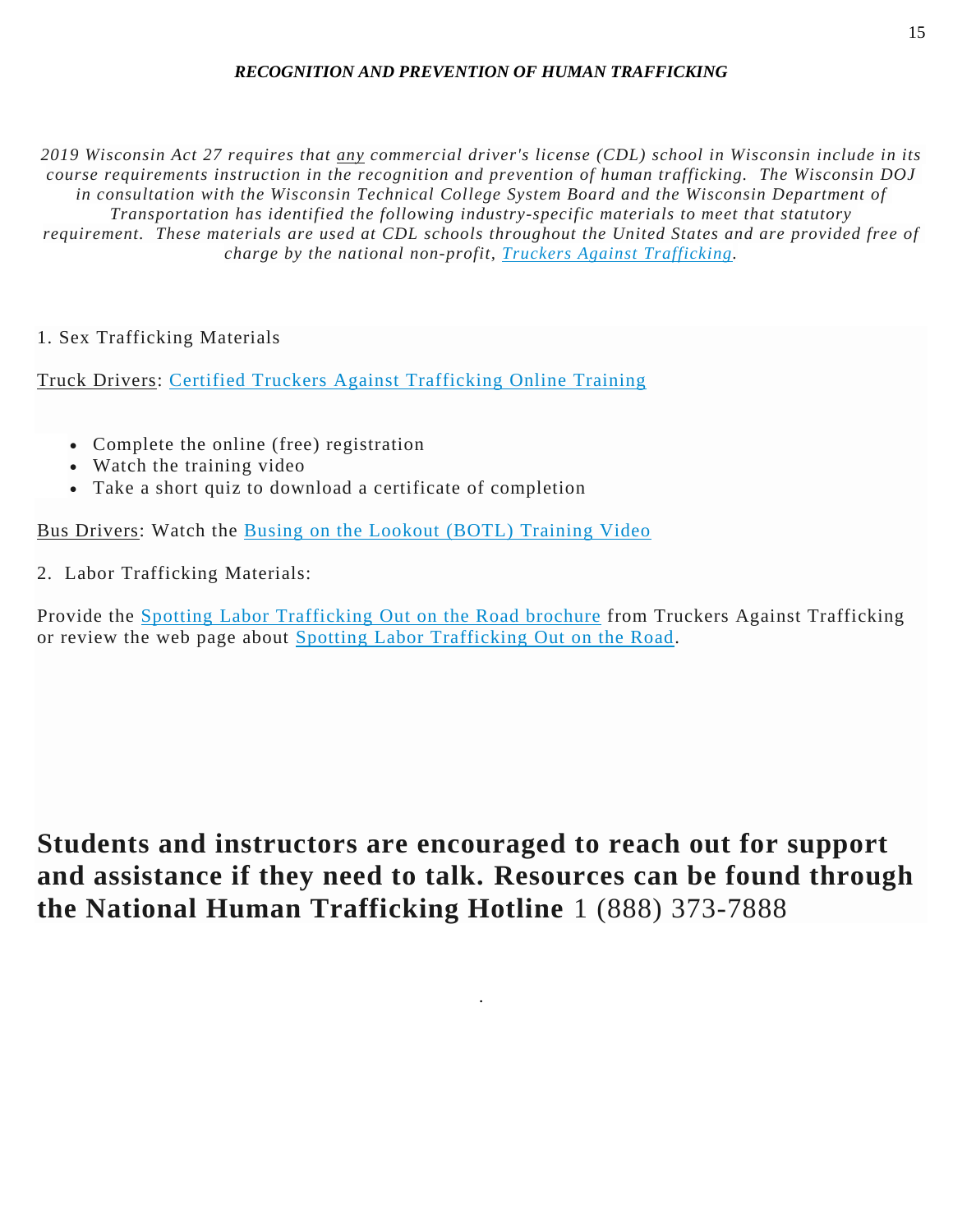## **WHAT TO DO IF YOU WANT TO TRAIN AT** *PRO CDL*

**WRITTEN EXAM** You will need to obtain an instruction permit prior to beginning training with us on the road. The permit isissuedby the *WisconsinDepartment of Transportation,* once you have successfully compelted their written test and required physical examination. To prepare for the written test, study the *Wisconsin Commercial Driver Manuals,* (Volumes I and II), for the training you wish to receive. These manuals are free at your local *DMV* office. There are limitations on the number of times you may take the written exam within a given period of time, so, be certain to inquire at the information desk when you pick up the books. These books are available in both English and Spanish.

**PHYSICAL EXAM Upon** completion of the written exam, you will be required by *Wisconsin* to have a physical examination and drug screen before they will issue you the instruction permit. The forms needed for the physical exam are available at area *DMV* offices. The exam may be performed by your family doctor or clinic. *Pro CDL* does have medical clinics in this area, should you prefer to use ours.

**INSTRUCTION PERMIT** Once you have completed both exams, turn in the results to your local *DMV*  office where they will issue your permit. Fees may vary from those listed on our *TrainingFee Schedule,* so be certain to inquire at the time.

**APPLICATION** As soon as possible, fax or mail a copy of your permit and medical exam to our office along with a completed *TrainingInformation Request Form/Application.* Upon receipt ofthese documents, we will contact you to schedule training. *As our training is one on one, we schedule on a first come, first served basis which means there are NO application deadlines or specific beginning dates to worry about! In addition, because we train by the hour (4-hour minimums) and one on one, there are No specific ending dates because each student learns at their own pace!*

**ADVANCED STANDING** Since Pro CDL trains by the hour and you only pay for what you need; therefore, Pro CDL has a NO ADVANCED STANDING policy.

**ATTENDANCE POLICY** Your instructor has an individual attendance sheet for every student that keeps track of their training time. Every student is expected to sign and date the attendance sheet alongside the instructors at the beginning of each 4-hour session.

 **MISSED APPOINTMENTS – PRIVATE STUDENTS** As noted, our training is based on one student and one instructor. Therefore, if you will be unable to attend your scheduled training session, a notice of 24 hours must be given to your instructor for it to be considered an "excused absence". In the event of inclement weather on the day of your training, contact your instructor to determine if your training has been canceled. Failure to do either will result in your attendance being marked as "unexcused" and you being charged an additional fee of \$250.

 **MISSED APPOINTMENTS –** *SPONSORED STUDENTS* Every student must sign off on the following policy language that exists on the bottom of their individual attendance sheet:

#### "**NOTE: ATTENDANCE POLICY – IF STUDENT FAILS TO ADHERE TO 24 HOUR CANCELLATION POLICY. PRO CDL RESERVES THE RIGHT TO ENFORCE \$250 CANCELLATION FEE AND/OR REDUCE TRAINING HOURS ACCORDINGLY. IN ADDITION, IF STUDENT MISSES 3 OR MORE TRAINING SESSIONS, PRO CDL RESERVES THE RIGHT TO DROP STUDENT FROM THE TRAINING PROGRAM!"**

 **TARDINESS** – Pro CDL considers tardiness as being 15 minutes late; however, we understand that things come up. As such, your instructor will work with you, if possible, to make up the time within the 4-hour training session. If a student is late 5 or more times than Pro CDL reserves the right to drop student from the training program*.*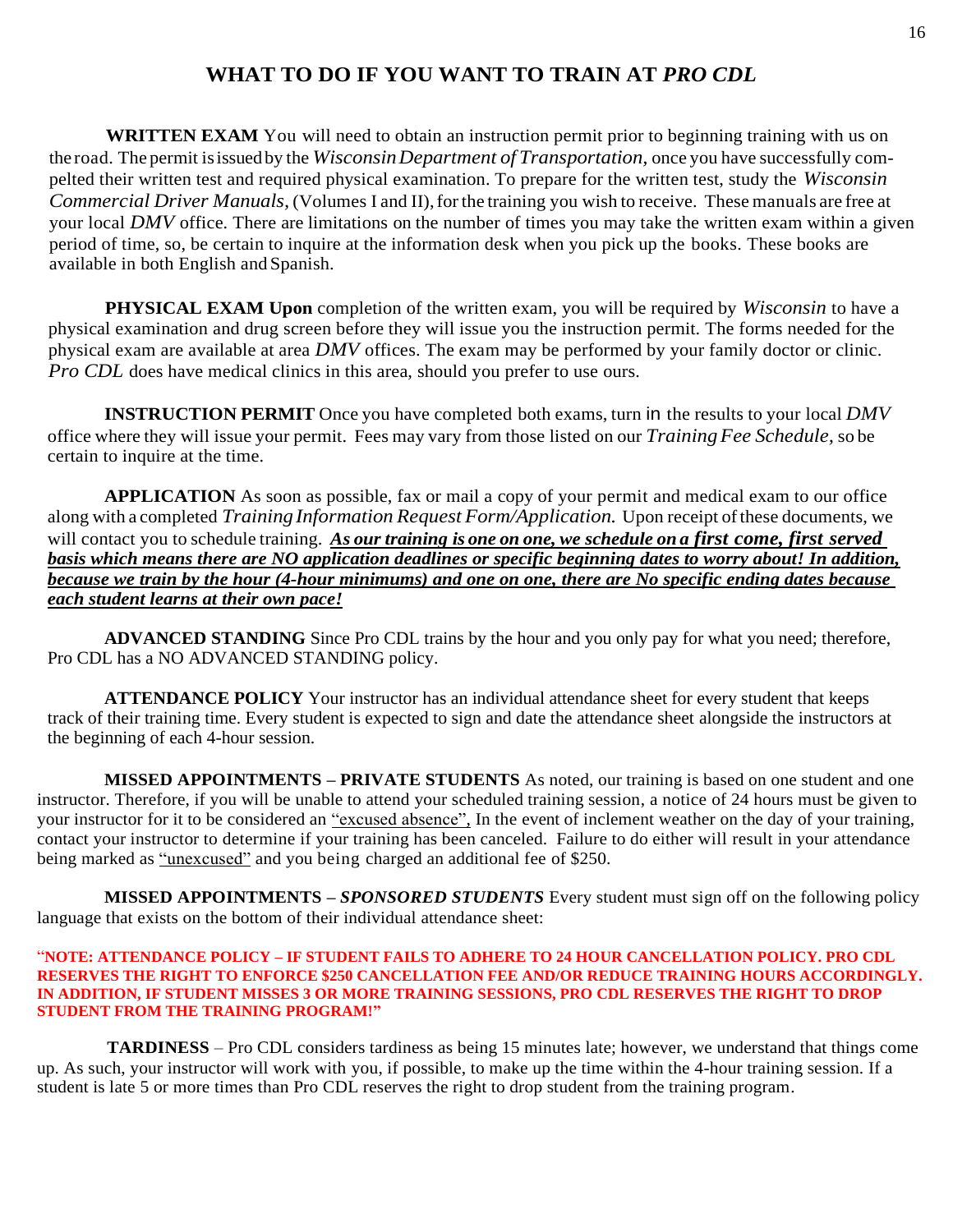## **STUDENT PROGRESS**

**STUDENT PROGRESS REPORT** As mentioned previously, if during the first four-eight hours of training your instructor feels that you are likely NOT to become employable as a driver in a reasonable period of time, he will inform you. You may then decide to discontinue training and pay only for the four-eight hours training or you may decide to continue training for as long as you feel it is worth the time and money. If you decide to continue, your instructor will provide you with a student progress report in writing letting you know what areas you are failing in. Generally, those areas discussed will include but not limited to PRE-TRIP INSPECTION, BACKING (Basic skills) and ON THE ROAD DRIVING (upshifting, downshifting, turning and overall general driving behavior) If you are a sponsored student, a copy of the student progress report will be faxed to your sponsor after each training session in order to ensure that proper communication between all parties involved is being adhered to. *Our grading scale for each area of training is simple: BELOW AVERAGE, AVERAGE, ABOVE AVERAGE*

Lastly, our ultimate objective is to ensure that our students receive all training as set forth in the Federal Motor Carriers Safety Regulations entry level requirements in accordance with 49 CFR.503. If it is determined that a student going for a Class A classification cannot become proficient in shifting a manual transmission (Pro CDL does not train on automatic equipment for Class A's) after 16 hours of training, we will suggest a Class B with an automatic transmission.

#### **DISMISSAL AND READMITTANCE Pro CDL does NOT offer academic probation! Pro CDL does allow for Readmittance if a student is dismissed from the training program for poor performance or poor student conduct. However, the student MUST follow the appeals process outlined below.**

Specific examples of which students may be dismissed include, but are not limited to, the following:

- Student committing a criminal act under federal, state or municipal law, or supporting or assisting with the violation of any of those laws on or around our training facilities
- Violating any Pro CDL policy, procedure, rule or regulation that are set forth on the first day of class.
- Failing to obey, or lying to, an instructor or examiner who is performing his/her duties. Disrespect in the form of verbal or physical abuse directed toward a staff member is also prohibited.
- Behaving in a manner that significantly endangers the health or safety of other people on or around the training facilities
- Using, possessing, or distributing intoxicating beverages or substances, such as but not limited to alcohol, K-2, Spice, Genie, Flakka, either illegally or on or around any college training building or facility.
- Any act that contributes to the sexual harassment, discrimination, or assault of another person on or around the training facilities.

**STUDENT CONDUCT** Those students who are successful at Pro CDL and go on to do well with employers have the following qualities:

- Integrity
- Honesty
- Loyalty
- Self- Sacrifice
- Accountability
- Self-Control

 **APPEAL PROCESS – POOR PERFORMANCE & STUDENT CONDUCT** If dismissed from the program, an appeal may be made in writing to the training administrator. When reviewing the appeal, the chief administrator will consider all factors, including attendance, class participation, and grades. The student will be notified within 15 business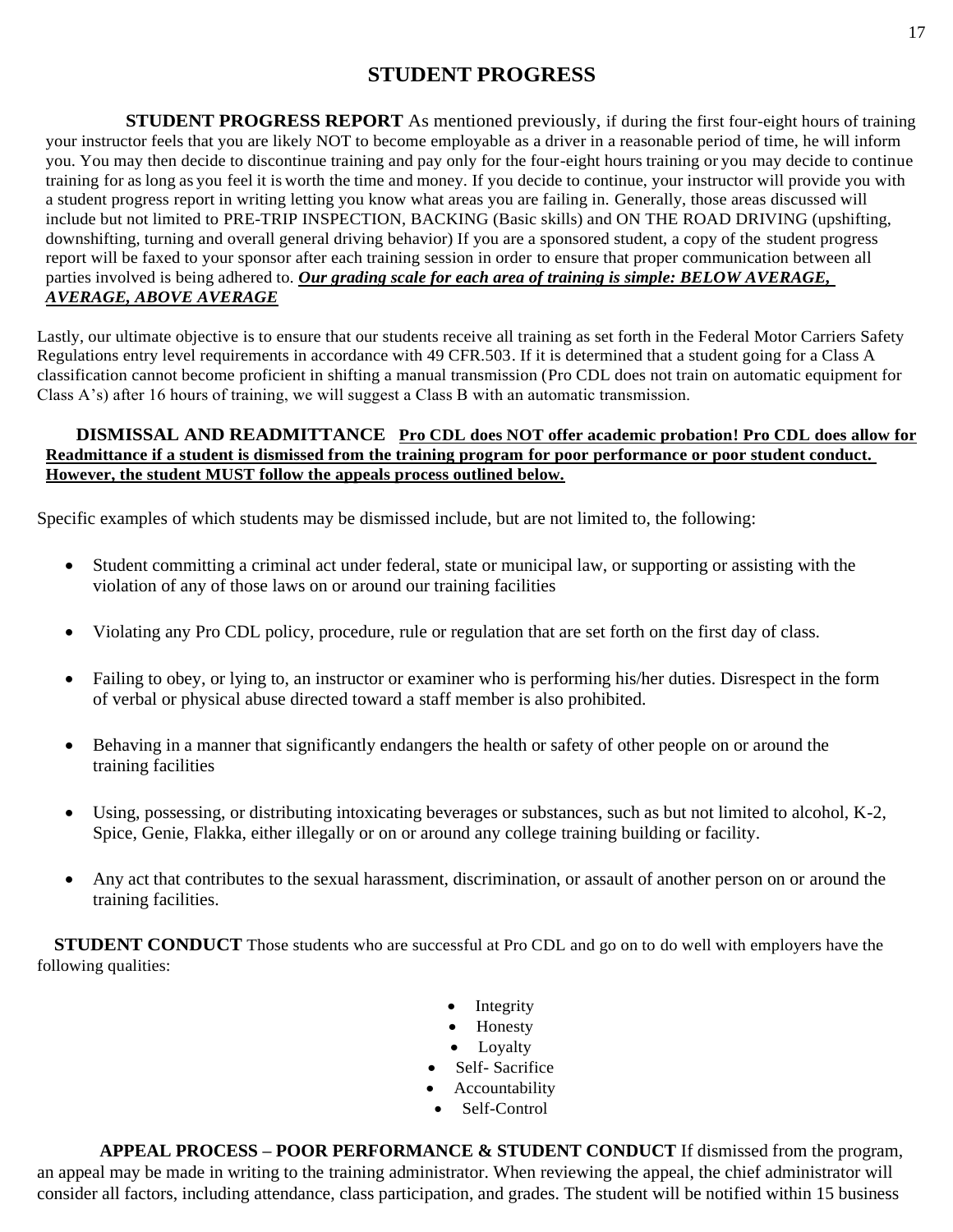days if the appeal is approved or denied. If approved, the student will be readmitted to the school.

 **LEAVE OF ABSENCE** The student should notify his trainer and Anthony Staton if a leave of absence is needed. Those students that are not sponsored can return to training when they are ready to move forward since, they pay by the hour. However, those students that are sponsored need to get permission from their sponsor and Pro CDL will follow the lead of the sponsor and adhere to the sponsors time frame for the requested leave of absence.

## **UPON COMPLETION OF YOUR TRAINING**

**ROAD TEST** We will normally arrange for your *Wisconsin Pre-Trip and Road Test* exams by a licensed *WisconsinExaminer,* at the conclusion of your training, in your training vehicle, forthe specified fees noted in this *Bulletin.* You may provide your own examiner and test vehicle(s), if you wish.

**RECORDS** We will maintain a copy of your information request, instruction permit and final evaluation forms at our offices for seven years, following your completion of training. A copy of your **"CERTIFICATE OF TRAINING"** and **"INSTRUCTORS EVALUATION"** is kept permanently in our offices. The *Wisconsin Department of Transportation* issues and maintains their copy of your test results, according to their record retention schedule.

**CONFIDENTIALITY** Students enrolled at Pro CDL can be assured that their confidentiality is protected. ALL records are stored in secured area that can only be accessed by the owners of the school. No information, written or oral, will be released to other persons without the student's written permission. Pro CDL understands that employment/student verification will occur after completion of training. As such, a signed authorization from the student via the third party can be faxed or emailed to our office and such requests will be turned around within 48 hours unless due to extenuating circumstances.

**SELF EVALUATION** In an effort to ensure that Pro CDL has a collaborative and reflective process of an internal school review. We will send out a survey to our students asking for feedback on our training process and the instructor(s) that conducted the training. It provides Pro CDL with a means of systematically looking at how we teach and how pupils learn which in turn helps *Pro CDL* and our instructors to improve outcomes for learners.

**DISAGREEMENTS** In the event that, during the course of or, following your training at*Pro CDL,* you are dissatisfied for any reason, please feel free to contact any ofthe individuals listed below under **"Pro CDL Staff & Ownership"** to resolve problems with your instructions or fees. **If you are still not satisfied with the results please contact:**

> **Department of Safety and Professional Services Educational Approval Program, P.O. Box 8366, 4822 Madison Yards Way, Madison, WI 53705 [www.dsps.wi.gov;](http://www.dsps.wi.gov/) [dspseap@wisconsin.gov](mailto:dspseap@wisconsin.gov) (608) 266-1996.**

## **THE** *PRO CDL* **STAFF & OWNERSHIP**

| <b>KIM STATON: Pro CDL Staff</b> Owner & Training Administrator.    | 414-218-0093 |
|---------------------------------------------------------------------|--------------|
| <b>ANTHONY STATON: Pro CDL Staff</b> Owner & On The Road Instructor | 414-463-2955 |
| <b>JAMELL SALAAM: Pro CDL Staff</b> On The Road Instructor          | 414-234-1482 |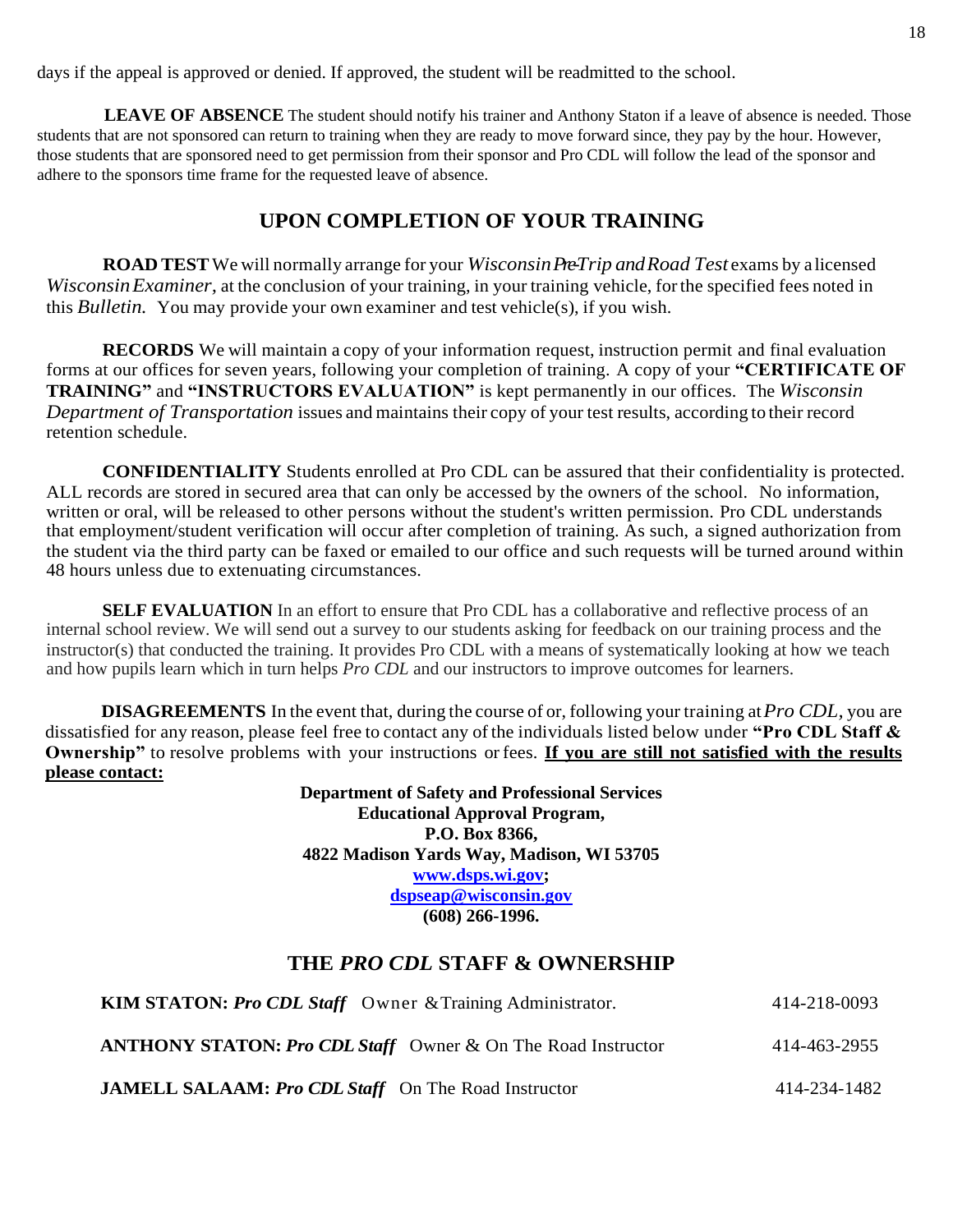## **DATES OF HOLIDAYS WHERE INSTRUCTION IS NOT PROVIDED\***

- New Year's Day
- Memorial Day
- Independence Day
	- Labor Day
- Thanksgiving Day
	- Christmas Day

**\*If the student and instructor mutually agree to train on a holiday to make up for a cancelled class or other unforeseen circumstances beyond the students or schools' control then an exception to this rule will be made. Both parties must be in agreement; however, no student will be expected to train on holidays listed above.**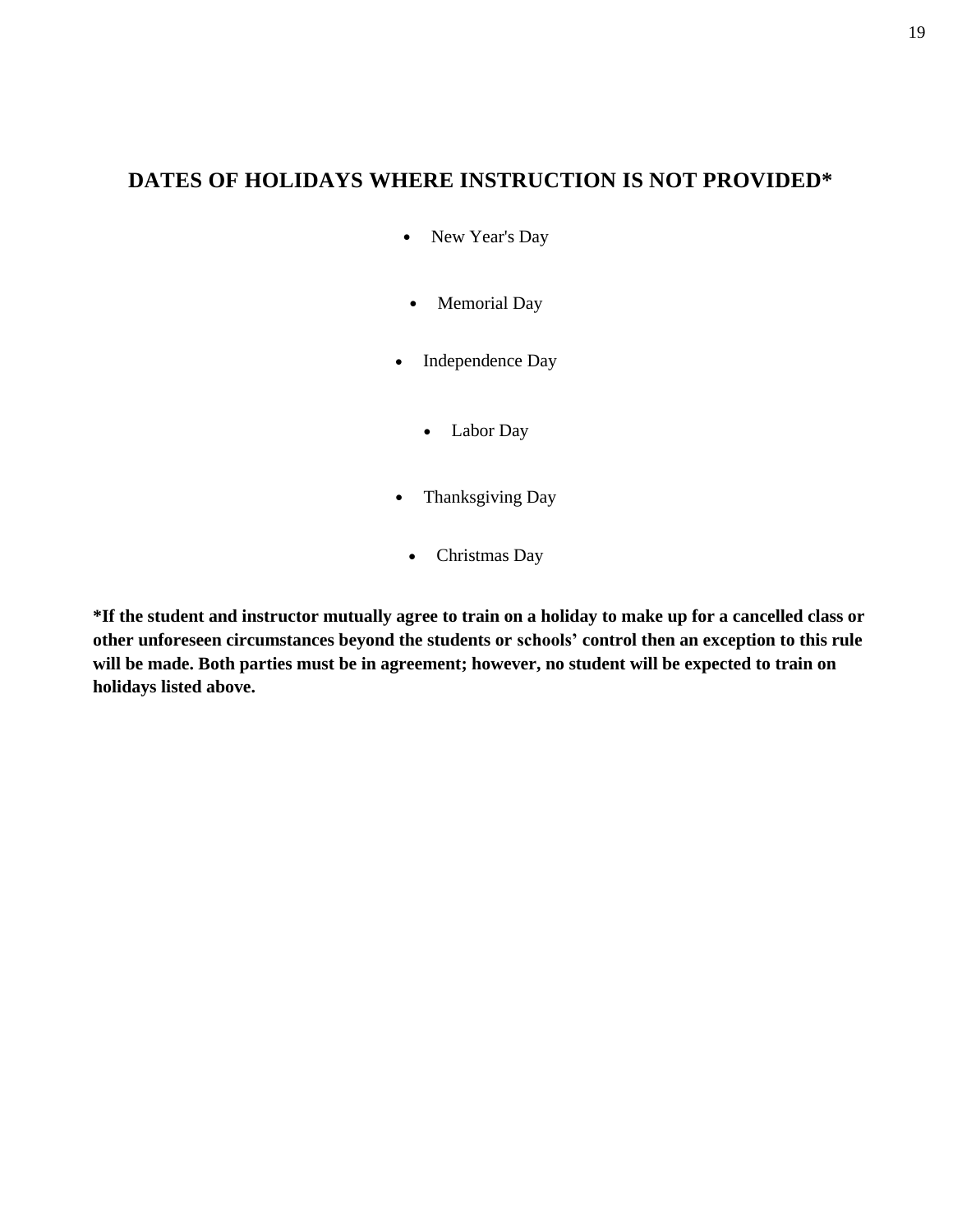# *PRO CDL* and EMPLOYMENT

*PRO CDL* is a CDL truck driver training service created for individuals wanting to learn to drive trucks commercially, for the purpose of obtaining or maintaining employment within the industry. Training is based upon the individual's goals and begins with his or her current level of experience. Training takes as little or as much time as the student needs. It is important to note that the actual skills acquired in training for a CDL, may not be sufficient for some employers who may require prior industry employment, such as, *2 years' experience.*

*PRO CDL* is NOT a placement firm and we do not guarantee employment but does assist students in many ways, for the benefit of those seeking employment. We publish a monthly list of new drivers, which is current for the last 12 months, to distribute to potential employers on a regular basis. Students who wish to remain on the list longer than the past 12 months should notify *Pro CDL,* in writing. Our monthly seminars are designed to help new drivers maximize their employment potential and create a clear path toward their goals. For those who may be interested, we conduct regularly scheduled *Employer Identification* field trips. *Please keep in mind that student referrals to prospective employers are not based on direct contact with the employer regarding current job openings*.

However, before beginning training with *Pro CDL*, it is important that you read and understand the following points.

*THE INDUSTRY* is composed of 2 major classifications, (other than military or agriculture.) One group is known as *Commercial* or *For Hire* transportation; most commonly called *Trucking Companies.* The second group is referred to as *Private Carriers* or companies that transport their own products in their company owned, (or leased), vehicles. Commercial carriers are, by far, less likely to employ inexperienced drivers as compared to Private carriers, who often provide *On The Job Training.* Our field trips are designed to assist students in identifying potential employers, as it is often difficult to discern the difference between the two entities.

*EMPLOYMENT* in any industry may require certain levels of training, experience, certification or even physical attributes. The trucking industry is, by nature, physical. Employers generally seek individuals who exhibit good health and physical capabilities for this type of work. Many employers need drivers who are also personable, as their job description requires sales activities as well. As the transportation industry requires punctual and timely performance, employers will research an applicant's prior employment for these attributes. *Pro CDL* does have a very good reputation among many employers in South Eastern Wisconsin as an accomplished CDL driver trainer. However, it is the student's personal profile, which does include professional training, that will ultimately determine his or her qualifications for employment.